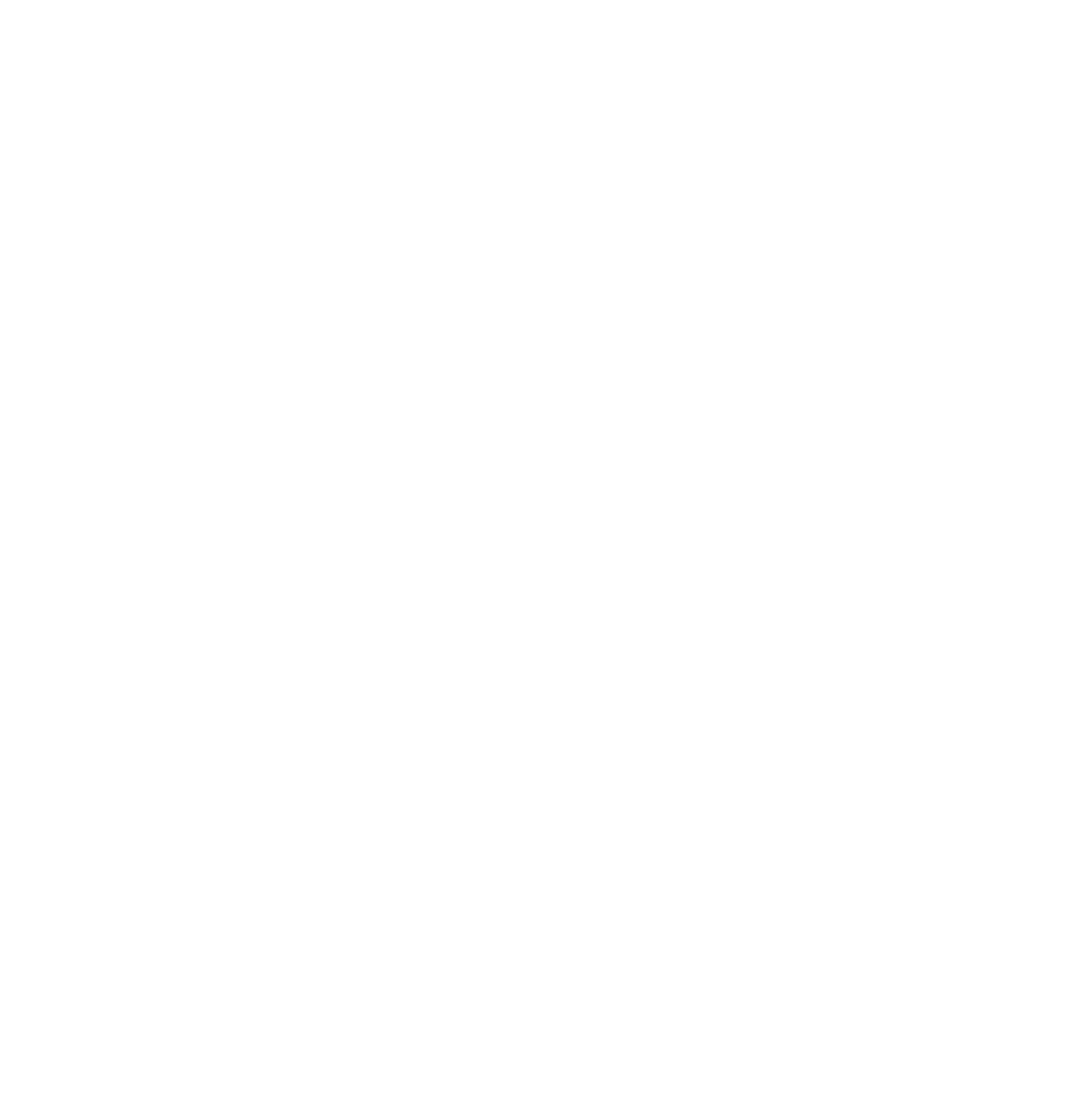## **DEAN'S FOREWORD**



Dear friends of FASS,

This selection of news from September 2012 - April 2013 displays the spectrum and quality of our publications, exhibitions, displays, courses, workshops, lectures, projects, our programs and students.

All the best wishes from FASS until the next issue.

**Mehmet Baç**

Dean

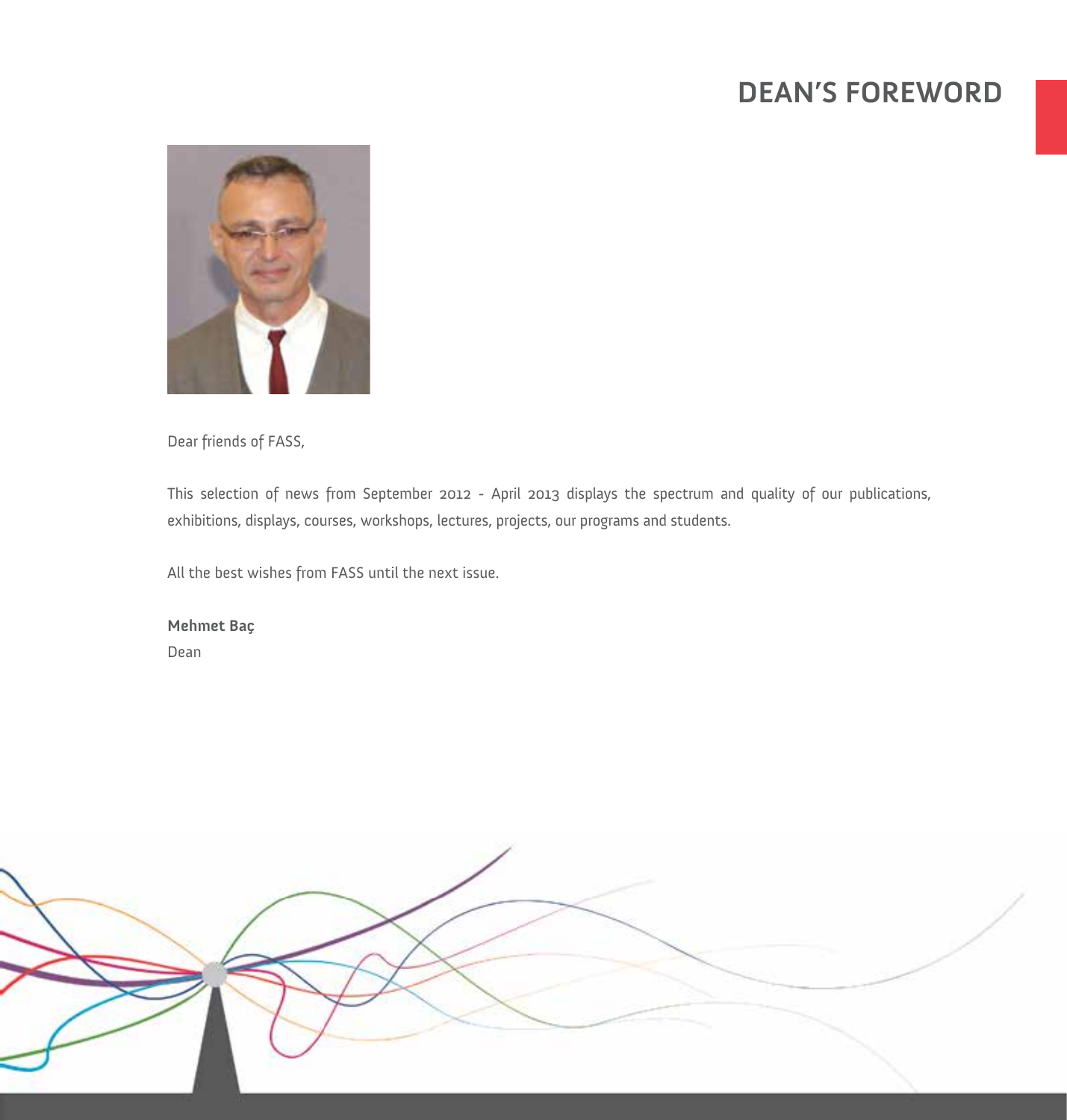## **FACULTY NEWS**

**The "United Nations Joint Program for Promoting the Human Rights of Women" is funded by** Sabancı Foundation, implemented by UNDP and UN Women along with Sabancı University and supported by Ministry of Interior, Ministry of National Education, Ministry of Family and Social Policy and Union of Municipalities of Turkey. The program kicked off on 1 March 2013 in Ankara.



The main objective of this Joint Program is to accelerate the implementation of gender equality commitments at the local level and to improve the capacity of local governments, public authorities and NGOs that work in the area of gender equality in order to contribute to the promotion of women's rights.



A group of thirteen MA students in Conflict Analysis and Resolution Program visited Bosnia-Herzegovina between July 13 and August 3, 2012. This three week program was based in Sarajevo, Bosnia and students met with a variety of conflict resolution experts, ranging from policy analysts, ICTY investigators, education reformers, military integration experts, religious peace builders to struggling grassroots activists and artists.

Participating students presented their findings and experiences to an audience of students, faculty and Rotarians at the SEED on September 24, 2012. This program was supported by the Rotary Club.

 $\blacksquare$  Every year, FASS acknowledges four to six outstanding teaching performances in under-graduate and graduate programs with FASS Teaching Awards.

2012 Recipients of FASS Teaching Awards are:

**Sibel Irzık** – for her excellent teaching performance in literature courses,

**Ayşe Kadıoğlu** – for her consistent teaching performance in the SPS and POLS programs,

**Mehmet Barlo** – for his enthusiasm and effort in large ECON 201 classes, ECON 310, ECON 370 as well as the time, care and effort he devotes to graduate supervision,



**Faik Kurtulmuş** – for outstanding teaching in philosophy, cultural studies and law and ethics classes,

**Hakan Erdem** – for excellent student advising in history graduate program, and his effort in teaching history courses.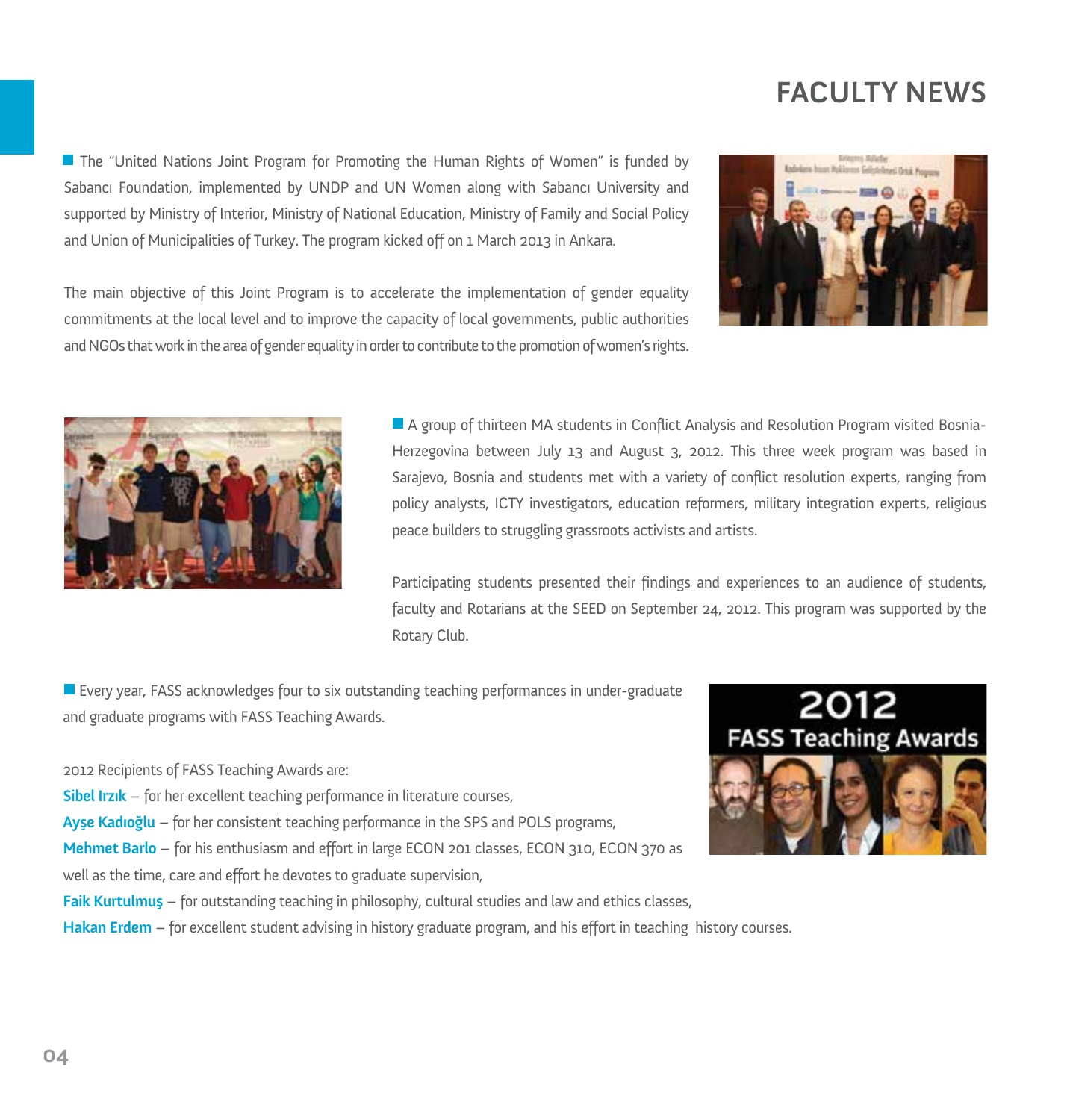# **FACULTY NEWS**



#### **Meltem Müftüler-Baç** has been chosen to lead a Council of Europe Task Force on "Wider Europe."

The Task Force, consisting of high level representatives from Major European Think Tanks, will work under Meltem's leadership on 'The Pan-European Dimension: Ensuring the Use of the Council's Wider European Membership'. The Task Force addresses the membership and scope of Council of Europe as one of its key assets and seeks answers to the questions on how to define a wider Europe, how to enhance the Council's role in European affairs and how to reconceptualise the membership of non-EU members of the Council such as Turkey and Russia in building new ties

with European neighbours. The Task Force will finalize its Strategic Report by the end of 2013 with specific recommendations to the Council of Europe.

**Nimet Beriker** has been invited to a meeting on the Establishment of a United Nations Academic Advisory Council on Mediation. Beriker will be serving in the Steering Committee of the Academic Advisory board.







■ Community Volunteers Foundation (TOG) is one of the most significant institutions in Turkey that support the participation of young people in civil society. In 2013, as part of its 10th anniversary activities, TOG published a book that includes interviews with 50 people who have done leading work in their field. These interviews were conducted by 50 young community volunteers. **Ayşe Kadıoğlu** was chosen as one of the 50 portraits in order to share her ideas and experiences.

Emeritus Professor **Korel Göymen** was invited to be a member of the Ministry of Development, Habitable Cities and Urban Transformation Commission. Göymen was unanimously elected chairman in the first meeting. The Commission will prepare the relevant article to be included in the 10th Five-Year Development Plan, as well as share strategies and suggestions toward sound and effective application of urban transformation processes to be initiated in various cities throughout Turkey.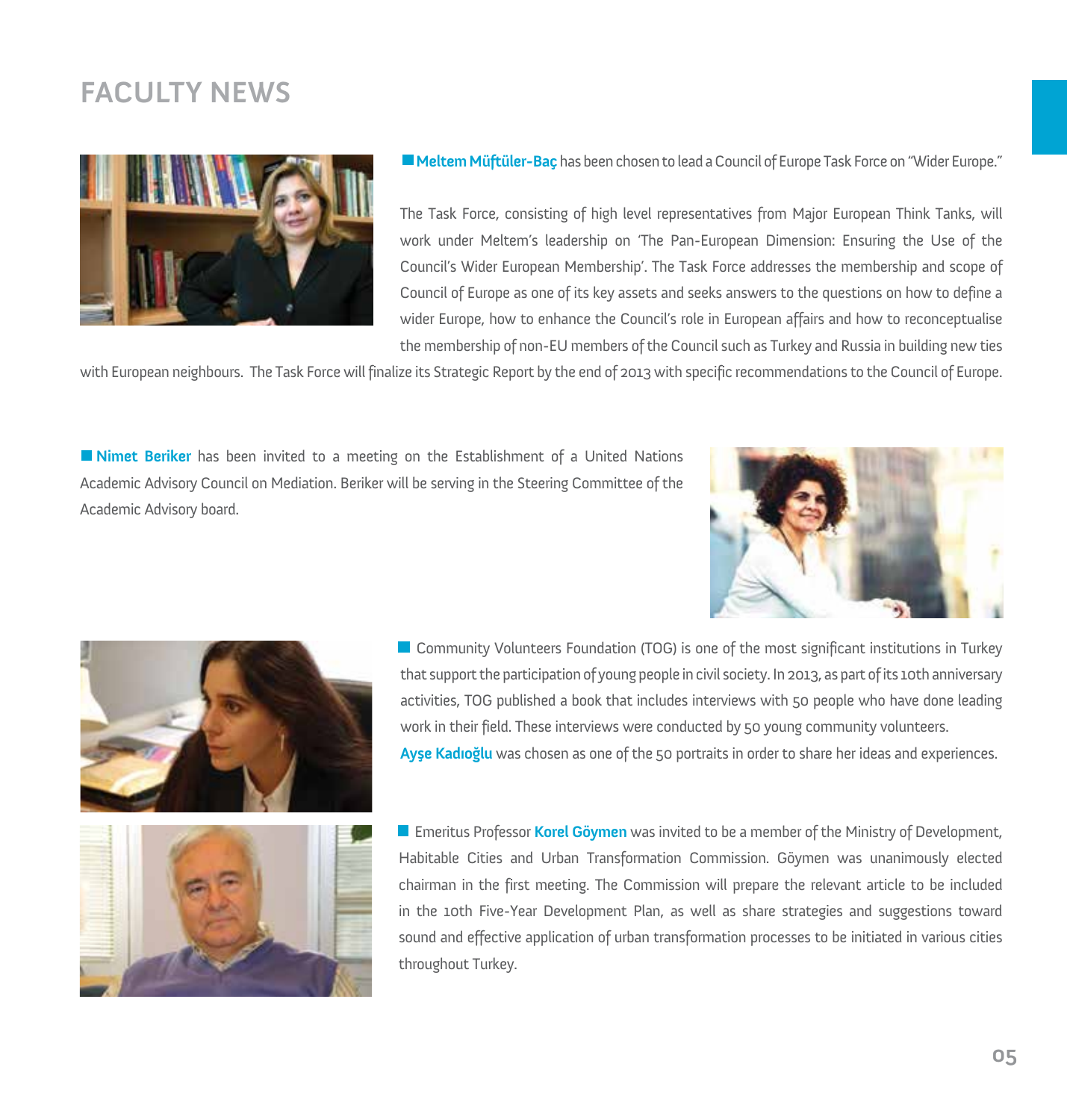# **FACULTY NEWS**

FASS has initiated dialogue towards higher levels of cooperation with the YaLa Young Leaders movement, an online initiative of the Peres Center for Peace, Facebook-based movement promoting dialogue and engagement as means to securing a productive, safe and peaceful Middle East. The Ya-La Academy will offer online courses and FASS will contribute to that pool as well as engaging in other educational cooperation activities.



**Ahmet Evin** and **Bahri Yılmaz** became Emeritus Professor in 2012.



**Ayşe Parla** and **Eren İnci** were promoted to associate professorship by interuniversity board in 2012.

**Alex Wong** received the prestigious Gold Award - Best Photographer of the Show, "In and Out of the Mist" series at the Chinese Phoenix International Photography Biennial 2012 by China Photographers Association.





**Murat Germen** was selected to take part in Istanbul Modern's photography advisory board. His work titled "Galata, 2007" was included in Istanbul Modern's permanent collection in 2012.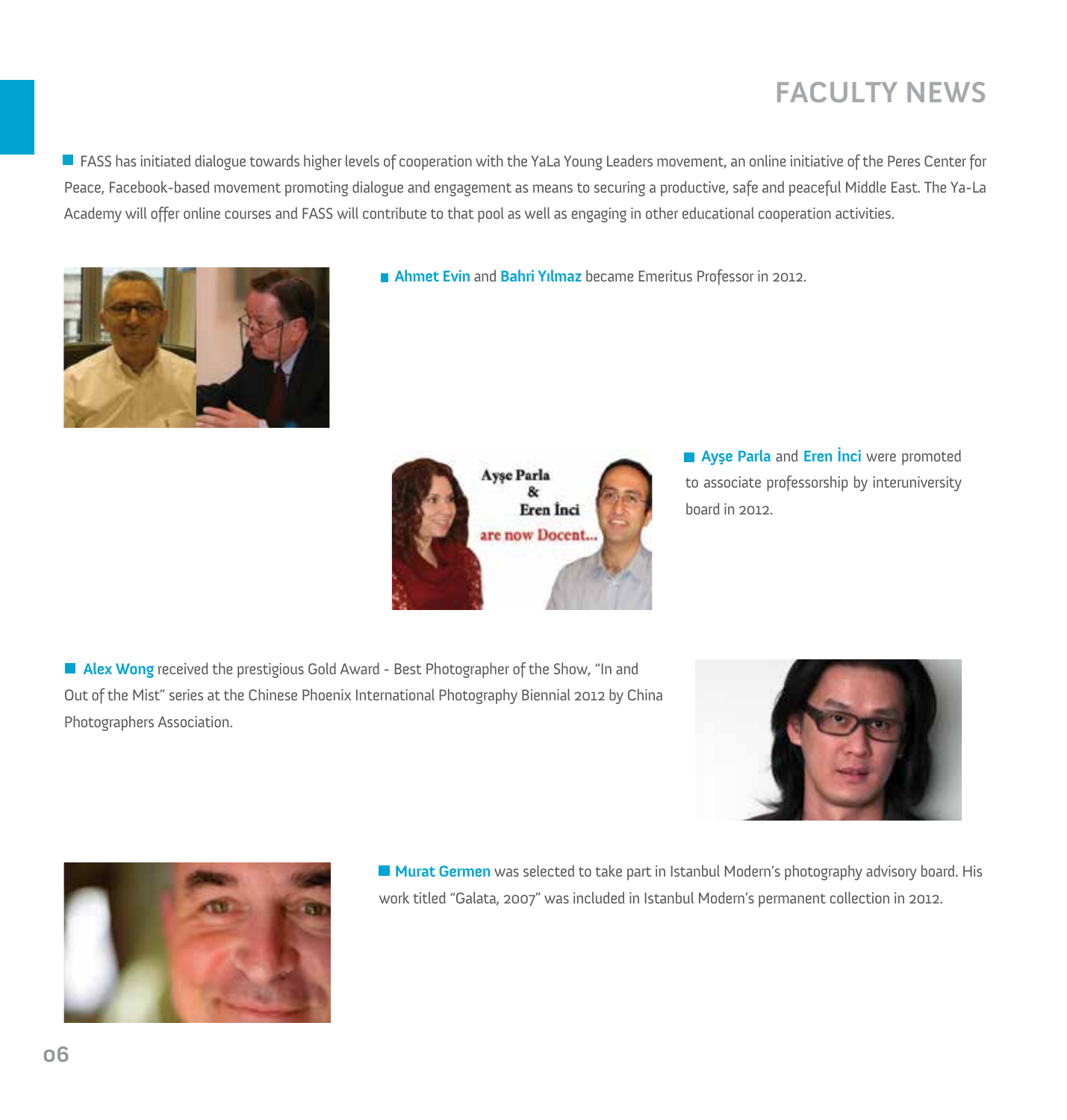# **SPONSORED RESEARCH**

#### **Tübitak Projects**



**Hakkı Yazıcı** was awarded a TÜBİTAK research grant for his project on "Intergenerational Social Mobility and Its Determinants in Turkey".

Inequality of opportunity is one of the main reasons behind existence of socioeconomic inequalities in many societies. Measuring the level of inequality of opportunity and understanding its underlying causes are very important for social and economic policies that target equality of opportunity. Intergenerational social mobility measures the correlation of people's socioeconomic

status with their parents, and thereby helps us to determine the level of inequality of opportunity in a society. This project has two main objectives. The first one is to measure the level of intergenerational social mobility in Turkey and how it has changed in the last few decades. The second objective is to analyze the factors that affect intergenerational mobility. To achieve these objectives, this project will analyze intergenerational mobility of educational and occupational status. The results of this project will contribute not only to the international literature on intergenerational mobility but also will provide guidance to social and economic policies that target equality of opportunity.

TÜBİTAK Career Development Program will fund **Faik Kurtulmuş**'s project on "Epistemic Justice: The Production and Distribution of Knowledge as a Matter of Justice".

This project, part of which will be run together with Gürol Irzık, will examine what the increasing significance of science and technology in contemporary societies entails for questions of democracy and justice. The main object of this project is to argue that the production and distribution of knowledge are questions of distributive justice. In addition to political philosophy, the project will make use of the existing literature in philosophy and sociology of science, social epistemology, and cognitive psychology.

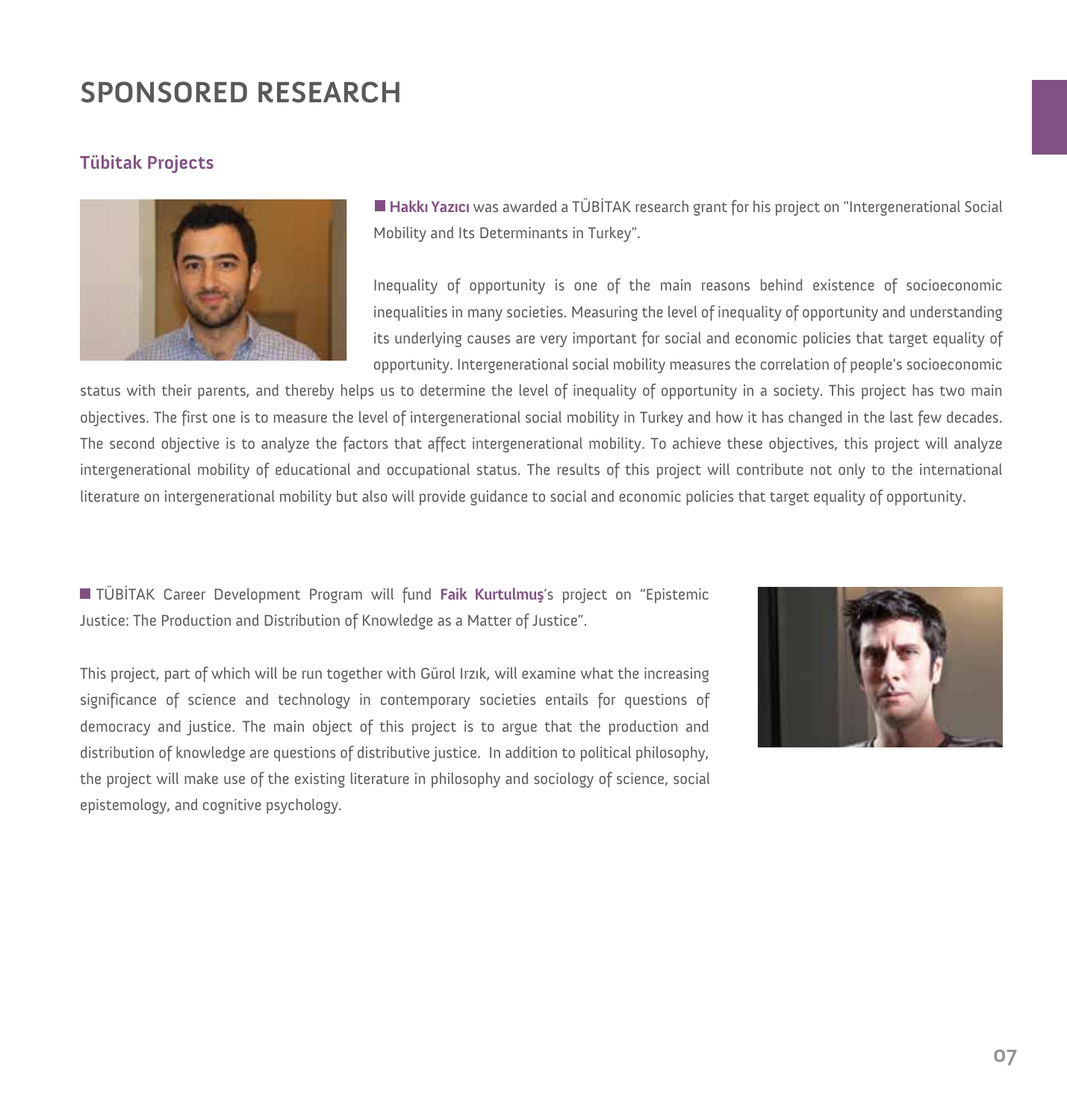# **SPONSORED RESEARCH**

#### **SU Internal Research Grants**

Identifying Policy Opinion Shapers and Trends in Turkey by **Brooke Luetgert**, **Emre Hatipoğlu** and **Yücel Saygın.**

"Identifying Policy Opinion Shapers and Trends in Turkey" (I-POST) is a collaborative cross-faculty project with the ambition of redefining the frontier in employing social media in public opinion research. The project is designed to exploit Twitter as a data resource to define who is shaping political public opinion in Turkey. With more than one hundred million daily tweets, Twitter users create a barometer of political and economic sentiment that is as reliable as well reputed polls designed by Reuters, Gallup and other online services. The team comprises of two political scientists from FASS (Brooke Luetgert and Emre Hatipoğlu) and one computer scientist from FENS (Yücel Saygın). The team hopes the project has the potential to put Sabancı University on the "academic map" as a center of excellence in high technology data collection and political opinion tracking research. I-POST will have a high impact in research as well as in society by capturing and reporting trends on popular issues such as constitutional reform, education, foreign policy in real time. This increases the transparency of the opinion formation process and contributes to both societal and academic awareness of changes and trends in popular political rhetoric.

Science and Religion: Religiosity of Scientists in Turkey by **Çağla Aydın**, **Faik Kurtulmuş**, and **Ateş Altınordu.**

The aim of this project is to examine the attitudes of scientists in Turkey towards religion. By drawing on the disciplines of sociology, psychology, and philosophy, the project intends to develop a nuanced understanding of the attitudes of scientists toward religion and to examine the relationship between science and religion in a non-Western and Muslim-majority setting.

In particular, the study will focus on two research questions: 1. Are scientists more or less religious compared to the rest of the Turkish population? 2. Are there differences in the patterns of religiosity across different academic disciplines, especially across the natural and social sciences? Data collection will be based on a combination of (1) a web-survey methodology, and (2) in-depth interviews with a sub-group of the survey respondents.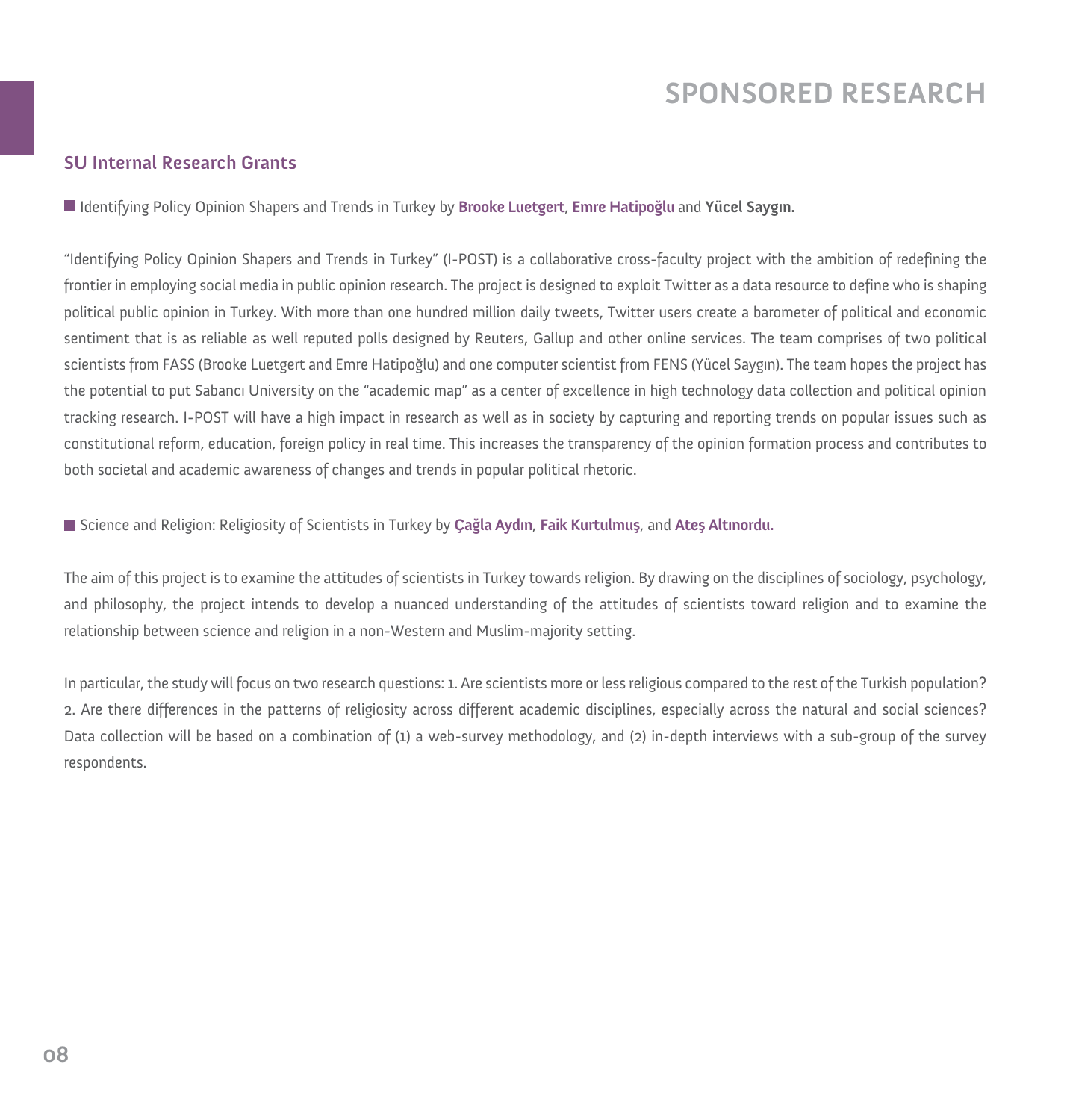## **Selected Journal Articles (September 2012-April 2013)**

**Ahmet Alkan,** Nejat Anbarcı and Sinan Sarpca, "An exploration in school formation: Income vs. ability", *Economics Letters,* Vol.117, No.2, November 2012, 500-504 (SSCI)

**Almila Alkım Akdağ Salah**, Krzysztof Suchecki, Cheng Gao, and Andrea Scharnhorst, "Evolution of Wikipedia's category structure", *Advances in Complex Systems*, Vol.15, No.Supplement 1, June 2012 (SCI)

**Emre Hatipoğlu** and Glenn Palmer, "Interstate conflict: Recent findings and controversies", *Terrorism and Political Violence* (SI), Vol.24, No.4, July 2012, 601-618 (SSCI)

**Faik Kurtulmuş** and Robert Jubb, "No country for honest men: Political philosophers and real politics", *Political Studies*, Vol.60, No.3, October 2012, 539-556 (SSCI)

**Gürol Irzık** and Alp Eden, "German mathematicians in exile in Turkey: Richard von Mises, William Prager, Hilda Geiringer, and their impact on Turkish mathematics", *Historia Mathematica*, Vol.39, No.4, November 2012, 432-459 (SSCI)

**Saygın Salgırlı**, "Orthodoxy, dissent, and politics in medieval France and Anatolia: A comparative perspective", *The Medieval History Journal,*  Vol.15, No.1, April 2012, 63-102 (AHCI)

**İzak Atiyas**, "Economic institutions and institutional change in Turkey during the neoliberal era", *New Perspectives on Turkey* (SI), No.47, 2012, 45-69 (SSCI)

**Meltem Müftüler-Baç**, Ezgi Uzun and Halit Mustafa Tağma, "NATO, Turkey, and the missile defense system: A utilitarian and path dependent explanation of an entrenching alliance" *Uluslararası İlişkiler Dergisi,* Vol.11 (SSCI)

**Mustafa Oğuz Afacan**, "The welfare effects of pre-arrangements in matching markets", *Economic Theory,* 2012 (SSCI) (online)

**Mustafa Oğuz Afacan**, "On the "group non-bossiness" property", *Economics Bulletin,* Vol.32, No.2, 2012, 1571-1575 (SSCI)

**Mustafa Oğuz Afacan**, "Group robust in matching markets", *Games and EconomicBehaviour,* Vol.74, No.1, 2012, 394- 398 (SSCI)

**Özgür Kıbrıs**, "Nash bargaining in ordinal environments", *Review of Economic Design,* Vol.16, No.4, December 2012, 269-282 (SSCI)

**Remzi Kaygusuz**, Nezih Güner and Gustavo Ventura, "Taxation and household labour supply", *Review of Economic Studies,* Vol.79, No.3, July 2012, 1113-1149 (SSCI)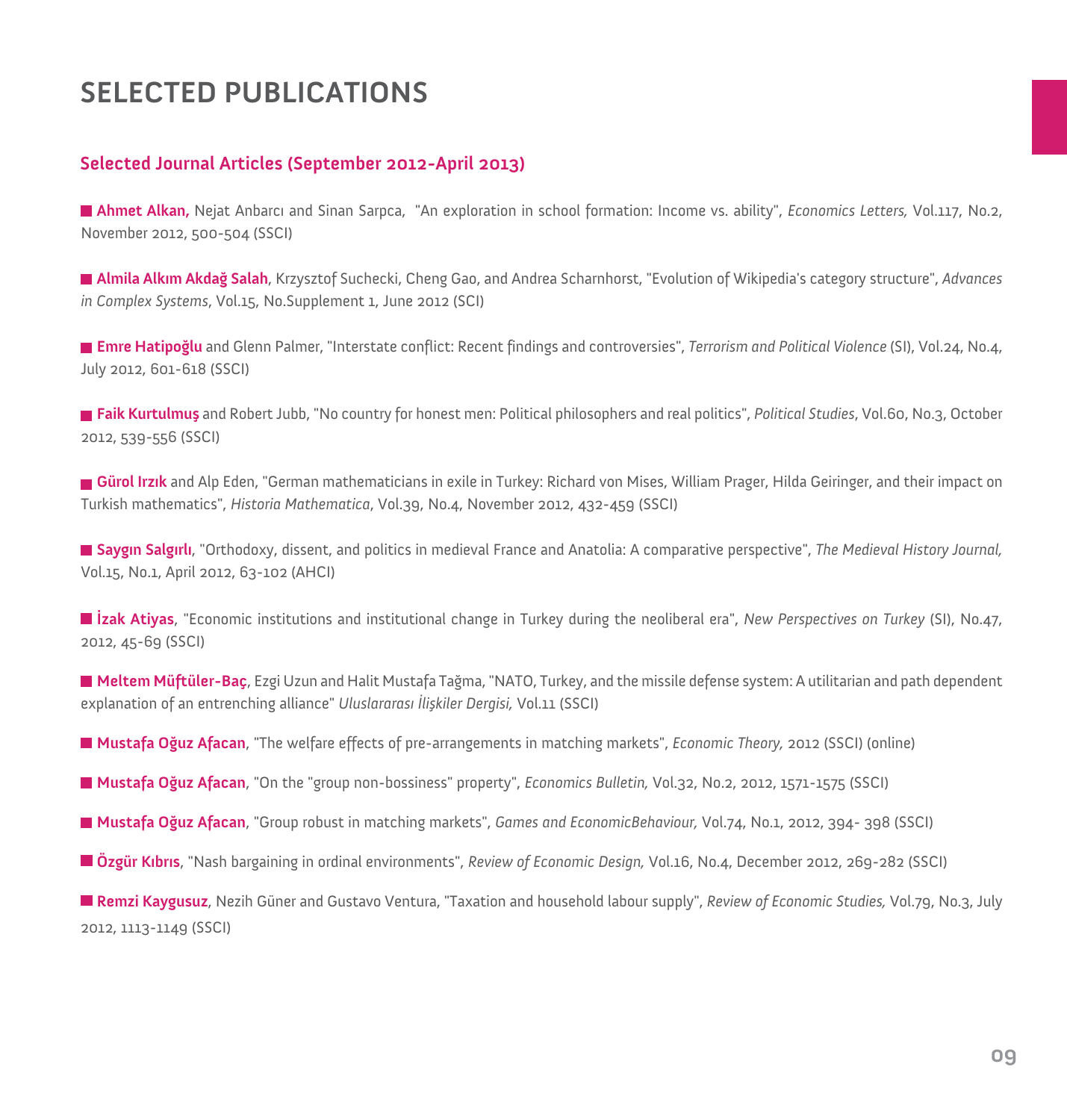#### **Books**

**Fuat Keyman (ed.) Türkiye'nin Yeniden İnşası. Modernleşme, Demokratikleşme, Kimlik, İstanbul: İstanbul Bilgi Üniversitesi Yayınları, Ocak 2013**

Turkey has been going through a dynamic process of multidimensional transformation which concurrently incorporates continuity and breaking points. Starting in late Ottoman times, having passed through the nation-stated based model in 1923, this transformation continues in our day. Within this framework, the history of Turkey should be approached as a history of modernization starting in 1923, a history of ambiguously-defined democratization embarked in 1950, a history of globalization becoming clear in 1980, finally a history of Europeanization starting in 2000 which we now find ourselves experiencing.



At the point we stand today, the necessity of "good, just and democratic administration" in Turkey appears as an inevitable social and historical imperative. However, democratization of Turkey is contingent upon the adoption of democracy as a political regime, the strengthening of political culture, the correct regulation of state-society/individual relationships. This, on the other hand, is only possible through the "re-building" of Turkey which is rising above such a foundation.

Edited by Fuat Keyman, this volume aims to present a critical analysis of the vital aspects of the re-building of a Turkey on democratic grounds, through a historical, sociological and theoretical reading.

The book brings together articles written with an interdisciplinary approach by authors of different viewpoints. As such it provides new intellectual grounds for political theorists, historians, sociologists, and students.



#### **Cemil Koçak Tarihin Buğulu Aynası / Efsaneler Çökerken, İstanbul: Timaş Yayınları, Ocak 2013**

The shock waves caused by confrontation with our recent history actually stem from the veils of darkness woven by official history around several truths. Moving forth a new understanding of historiography opposed to the restricted and dull moulds of official historiography, Cemil Koçak brings together several of his writings which reflect his conception of academic historiography, independent of political and ideological positions as well as without concern for applause from the spectator. Koçak aims to free academic historiography from its restricted context, introducing it to wide audiences. He brings a refined and analytical approach to history apart from a protagonistic stance, as well as clarifying the most contested issues of recent history for the masses through conveying his academic accumulation in simple language. Transmitting our recent history through an effort to understand our time, Koçak presents a holistic perspective to history. He does not neglect to provide a reading list at the end of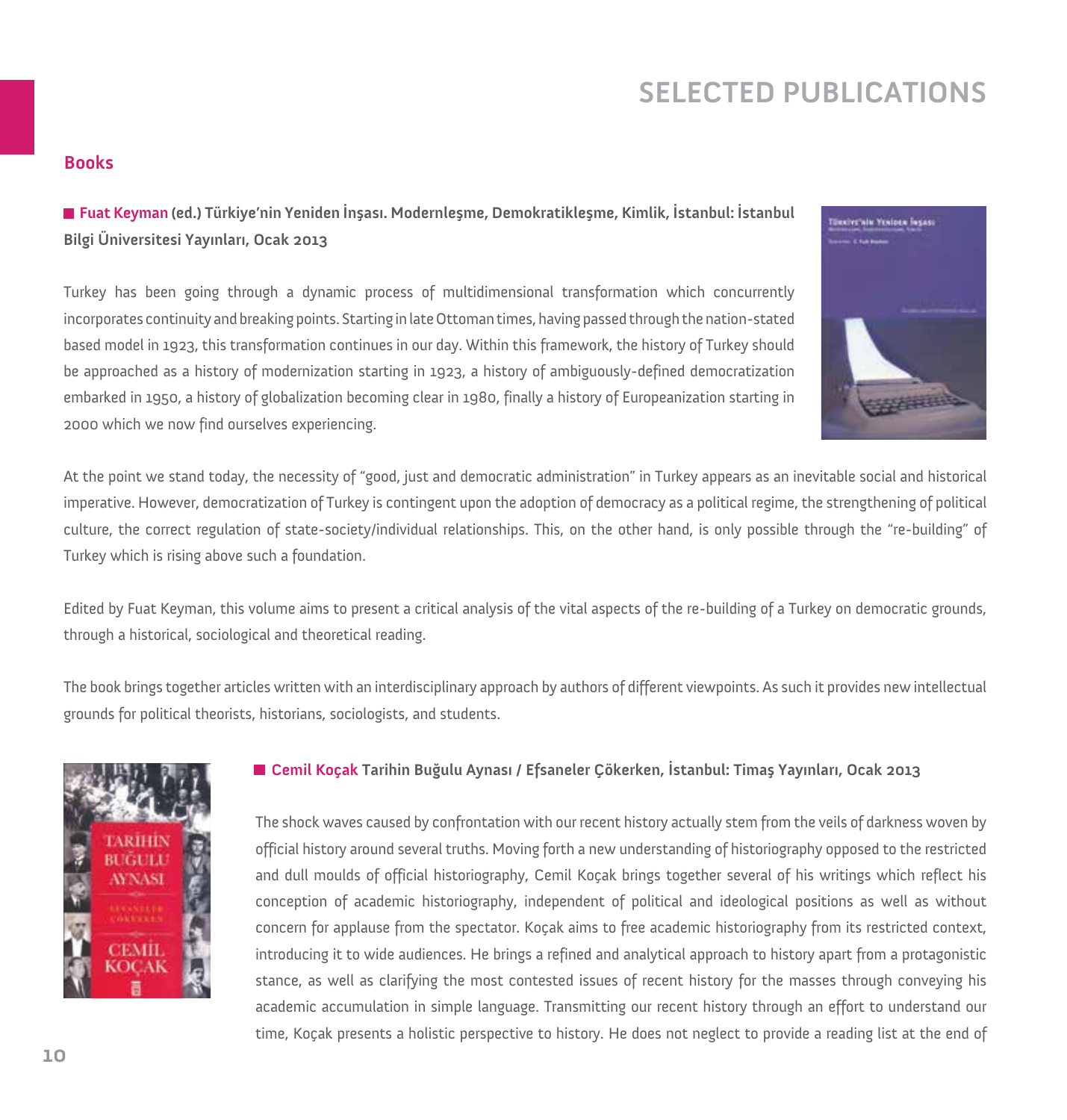each piece for history enthusiasts who wish to be furthered informed about the issues involved. Writing with the conviction that knowing history truthfully is an effort necessary to be able to analyze our time, Koçak refigures the forgotten, the unremembered, the uneasy subjects rather than telling the unknown. The single party and chief period, Dersim events, Kurdish issue, hat law, May 27 coup, minority applications and several misty issues *crystallize in On the Misty Mirror of History.*

Emphasizing once again that the past is in the details, Koçak shares his critique of "history" and "historiography" through several well-known names from recent history and works written about them. Several figures from Latife Hanım to Talat Paşa, Celal Bayar to CHP, as well as a range of issues from the National Chief period and the pains of transition to the multi-system to Turkish foreign politics during the Cold War await the reader in the history sieve of Cemil Koçak.

## **Bahri Yılmaz and Belgin Akçay (eds.) Turkey's Accession to the European Union: Political and Economic Challenges, Lanham: Lexington Books, December 2012**

Turkey's Accession to the European Union: Political and Economic Challenges, edited by Belgin Akçay and Bahri

#### Turkey's Accession to the European Union

Yilmaz, provides a timely overview of some of the most important issues and debates in the changing context of Europe, the change in domestic politics and foreign policy in Turkey, and the likely implications of these changes and developments for EU-Turkey relations. Within this framework, this collection includes articles emphasizing Turkey's reform process with a view to EU accession, despite EU's reservations about "absorbing" Turkey and the eventual decoupling of the Turkish reform process from European integration, as well as searching for alternative forms of cooperation or transitional arrangements which may be possible for Turkey at the time of accession.





**Ayşe Kadıoğlu (with Zygmunt Bauman, Ulrich Beck, John Keane, Ivan Krastev, Nikolay Petrov, Jacques Rupnik, Žiga Turk) Democracy on the Precipice - Council of Europe Democracy Debates 2011-12, Council of Europe, 2012** 

Democracy is well-established and soundly practiced in most European countries. But despite unprecedented progress, there is growing dissatisfaction with the state of democracy and deepening mistrust of democratic institutions; a situation exacerbated by the economic crisis. Are Europe's democracies really under threat? Has the traditional model of European democracy exhausted its potential? A broad consensus is forming as to the urgent need to examine the origins of the crisis and to explore visions and strategies which could contribute to rebuilding confidence in democracy.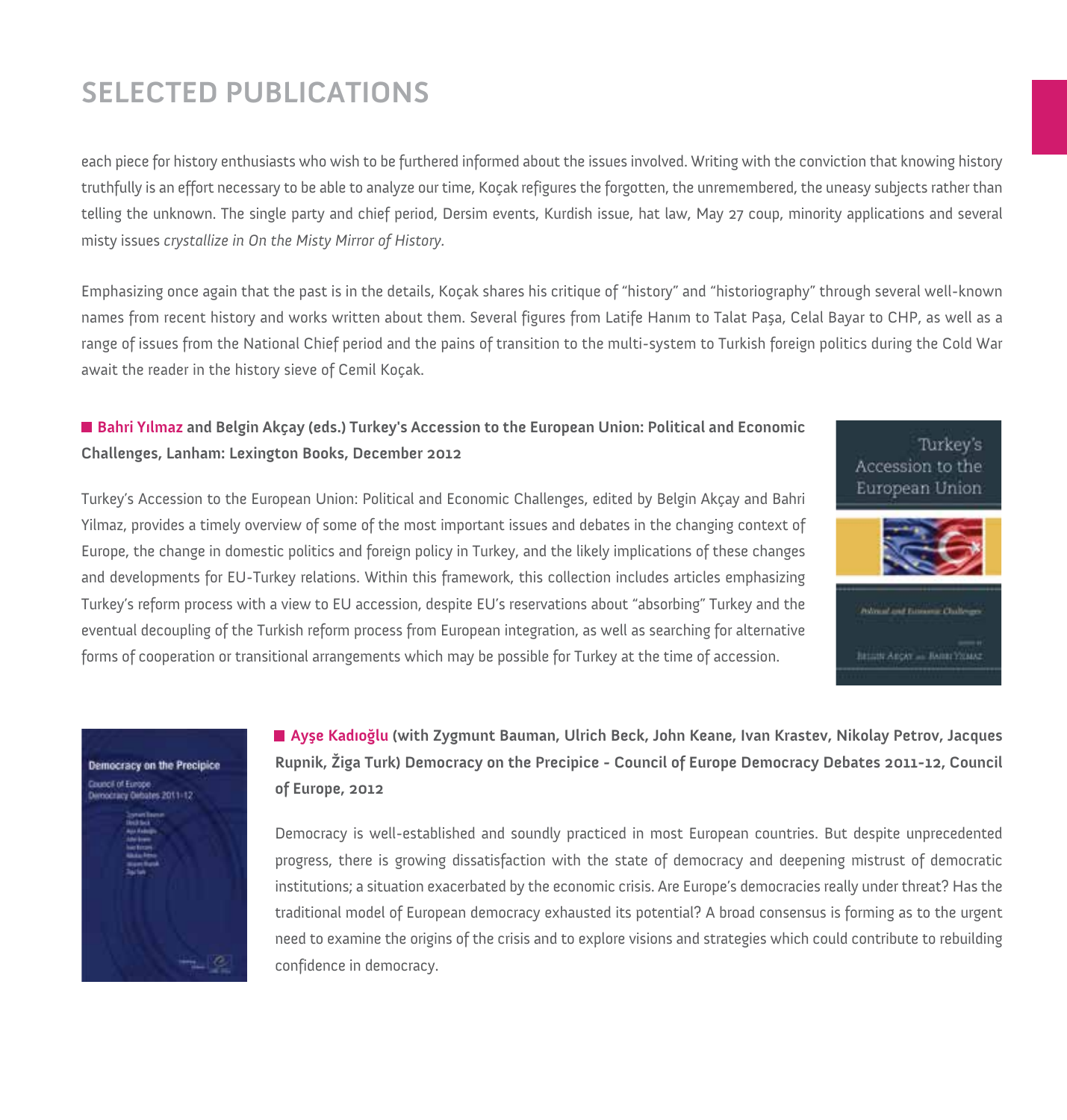As Europe's guardian of democracy, human rights and the rule of law, the Council of Europe is committed to exploring the state and practice of European democracy, as well as identifying new challenges and anticipating future trends. In order to facilitate this reflection, the Council of Europe held a series of Democracy Debates with the participation of renowned specialists working in a variety of backgrounds and disciplines.

This publication presents the eight Democracy Debate lectures. Each presentation analyses a specific aspect of democracy today, placing the issues not only in their political context but also addressing the historical, technological and communication dimensions.

The authors make proposals on ways to improve democratic governance and offer their predictions on how democracy in Europe may evolve. Together, the presentations contribute to improving our understanding of democracy today and to recognising the ways it could be protected and strengthened.

**Sabri Sayarı and Metin Heper (eds.) The Routledge Handbook of Modern Turkey, Routledge, June 2012** In recent years, there has been growing interest in Turkey, stemming from the country's developing role in regional and global politics, its expanding economic strength, and its identity as a predominantly Muslim country with secular political institutions and democratic processes. This Handbook provides a comprehensive and wide-ranging profile of modern Turkey. Bringing together original contributions from leading scholars with a wide range of backgrounds, this important reference work gives a unique in-depth survey of Turkish affairs, past and present. Thematically organised sections cover:

Turkish history from the early Ottoman period to the present, Turkish culture, Politics and international relations, Social issues, Geography, The Turkish economy and economics.

Presenting diverse and often competing views on all aspects of Turkish history, politics, society, culture, geography, and economics, this handbook will be an essential reference tool for students and scholars of Middle East studies, comparative politics, and culture and society.

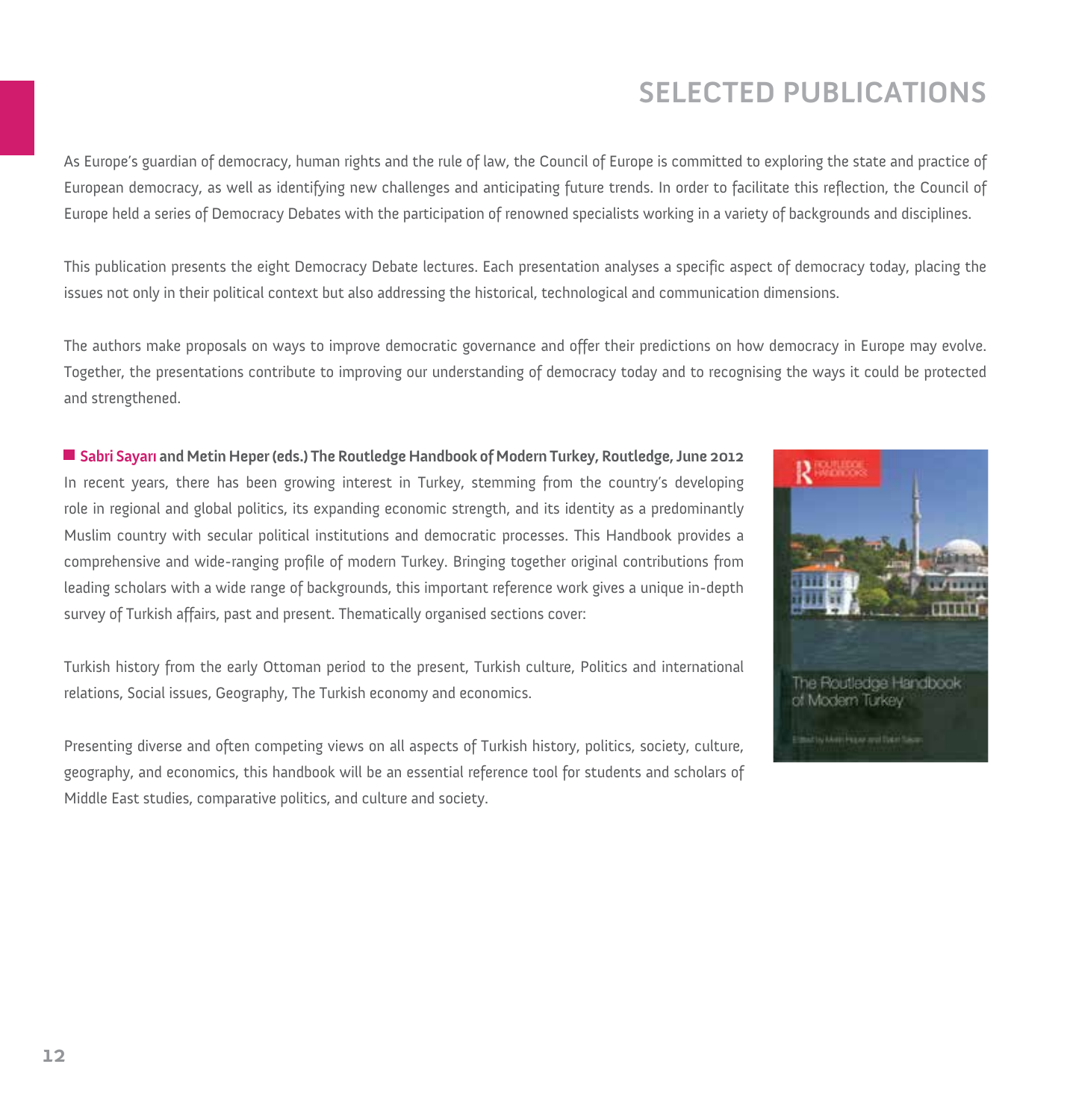# **EXHIBITIONS BY FACULTY MEMBERS**

**Alex Wong**'s photography series named **"In and Out of the Mist"** were displayed at several venues:

RPS 155th International Print Exhibition, Bodelwyddan Castle Museum and Gallery, Rhyl; University of Bolton, Bolton; Rook Lane Chapel Gallery, Somerset; Banbury Museum and Gallery, Oxon; Photography Open Salon South-East Asia, ChinaHouse, Penang; The Chinese Phoenix International Photography Biennial, Phoenix Stadium, Western Hunan and Pingyao International Photography Festival, Pingyao UNESCO Herritage Old Town, Shanxi.

His works were also displayed in several exhibitions such as **"The Jokers Are Everywhere"**, FQ Projects, Shanghai; The Space Gallery, Hong Kong; Robert's Books, Latvia; Gallery 27, London. **"Vanish"**, Millennium Images Gallery, London; **"Rare Earth"**, Darkroom Gallery, Vermont; **"Brushed by the Wind"**, Kuala Lumpur Photography Festival, Mid Valley Exhibition Centre.





- **Murat Germen** participated to the several exhibitions:
- **• "Sanctity and Despotism of Progress",** group exhibition, ALAN İstanbul, January 4 February 2, 2013.
- **• "İkametgah Kadıköy 2 Bağımsız ve Birlikte",** group exhibition, November 7 December 9, 2012 at Asfalt Gallery, İstanbul.
- **• "Murat Germen: Muta-morphosis, Europe"**  Solo exhibition at Rosier Gallery's (USA) online gallery at artnet.com, September 13 - October 23, 2012.
- **• "Encounters: Contemporary Art from Turkey in Korea",** group exhibition at ARA Art Square, Seoul, September 6 - 26, 2012.



**Selçuk Artut** exhibited his Sound Art piece **"107 people"** at the Art London 2013 fair between March 1-3, 2013.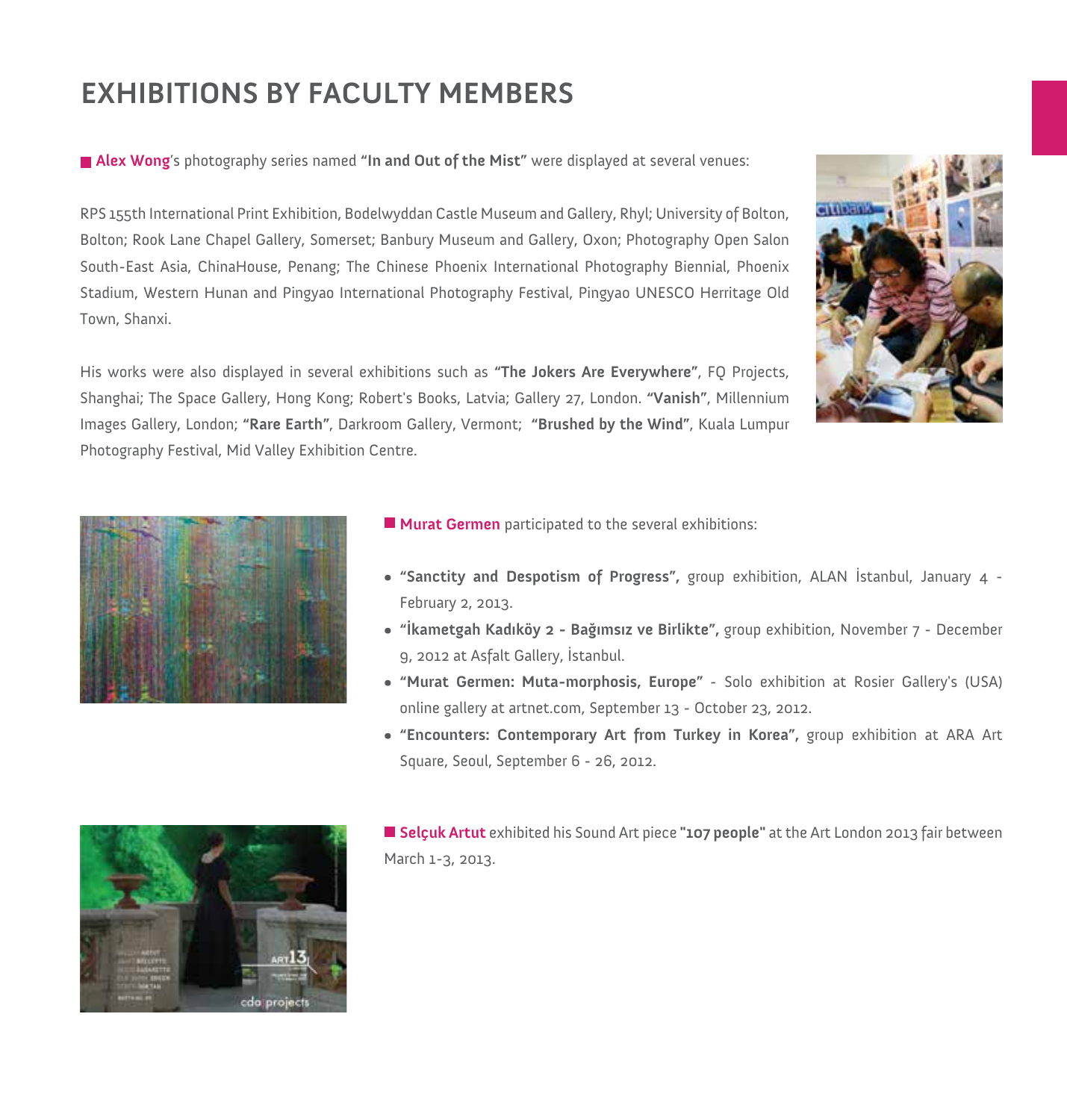# **EXHIBITIONS BY FACULTY MEMBERS**



- **Selim Birsel**'s works were displayed in several exhibitions:
- **• "Adım Adım"**, Solo exhibition, March 7 April 20, 2013, Egeran Galeri, İstanbul.
- **• "Tetikte"**, Solo exhibition, 2 31 March 2013, Depo, İstanbul.
- **• "Gece / Night"**, Solo exhibition, February 2 March 10, 2013, m 1886 Gallery, Ankara.
- **• "Envy, Enmity, Embarrassment"**, Group exhibition, January 24 April 7, 2013, Arter, İstanbul.
- **• "Minor Truths"**, Group exhibition, September 6 October 6, 2012, Egeran Galeri, İstanbul.



**Wieslaw Zaremba** participated to the "10 years later 9 artists from Gdansk" group exhibition at FASS Art Gallery on December 24, 2012, İstanbul.

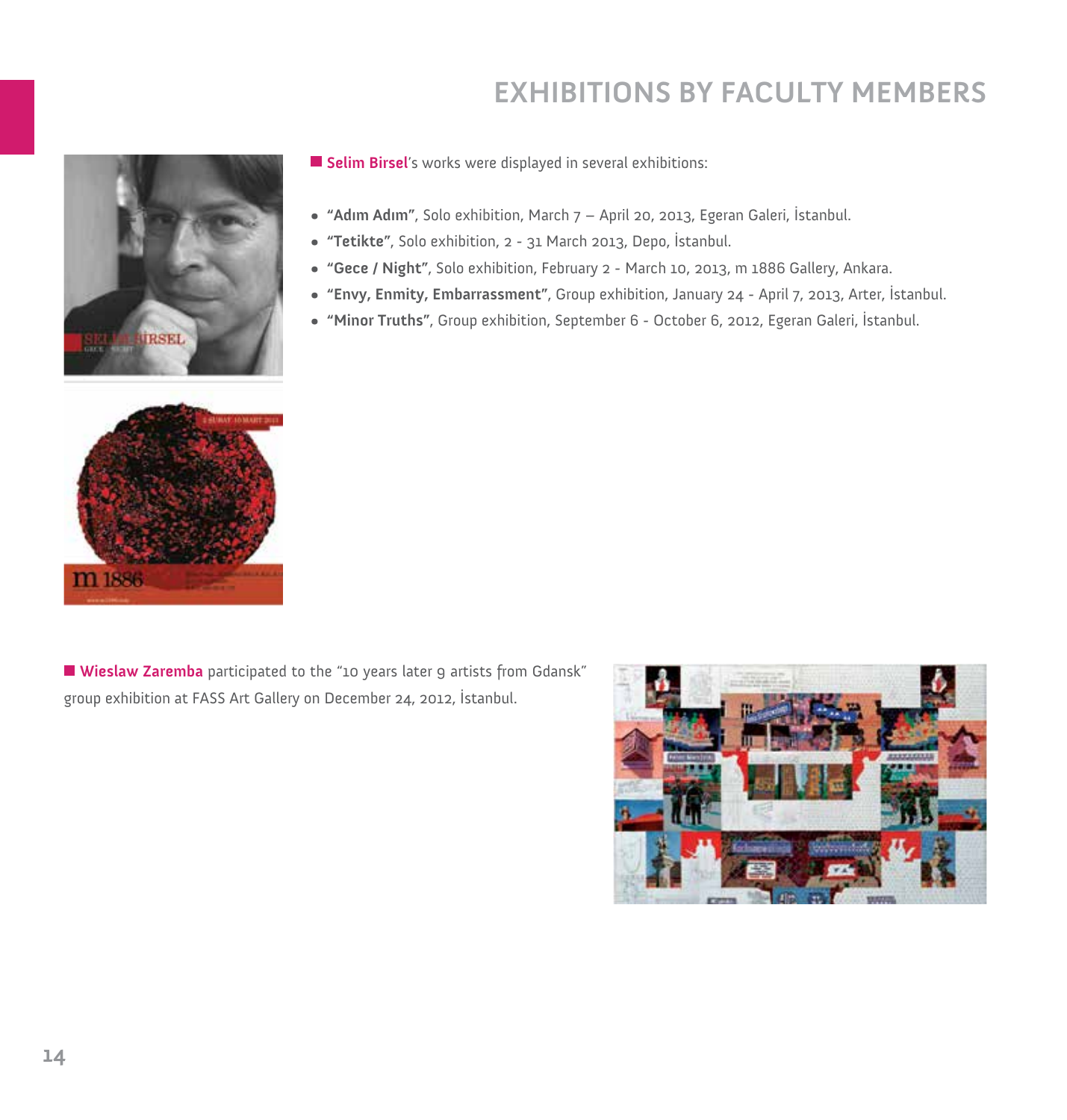**The 8th Competition Congress, organized by TÜSİAD-Sabancı University** Competition Forum and Sectoral Associations Federation with the support and participation of the Ministry of Finance and Turkish Exporters' Assembly, convened at The Marmara Taksim on November 15, 2012. The main theme of the Congress was "Increasing Competitive Power through Sectoral Policies." One of the keynote speeches was delivered by Nihat Berker, who pointed out the importance of competition in all spheres and emphasized the potential of acquiring very efficient results through competitive environments.





Former Minister of Foreign Affairs of Greece and former Mayor of Athens **Dora Bakoyannis** gave a lecture titled "The International Crisis as an Opportunity" at Sabancı University on November 16, 2012. Bakoyannis spoke on the global economic crisis, the roles of Europe, United States and China on economic balances and Turkish-Greek relations, warning Turkey to be very cautious to avoid the impact of the global crisis.

**Korel Göymen** organized the Environmental Governance International Conference on November 16-17, 2012. IPC Director **Fuat Keyman** gave the keynote speech of the conference while **Ersin Kalaycıoğlu, Ahmet Evin,** and ERI Director **Üstün Ergüder** moderated various panels during the event.

The discussions ranged from environmental governance at national and local levels to the role of regional and international organizations, as well as the involvement of NGOs in environmental governance. There were multiple panel discussions, enriched by keynote remarks from prominent members of Turkish and European civil society, government representatives, public officials, academics. The two-day event also welcomed Sabancı University Public Policy MA students

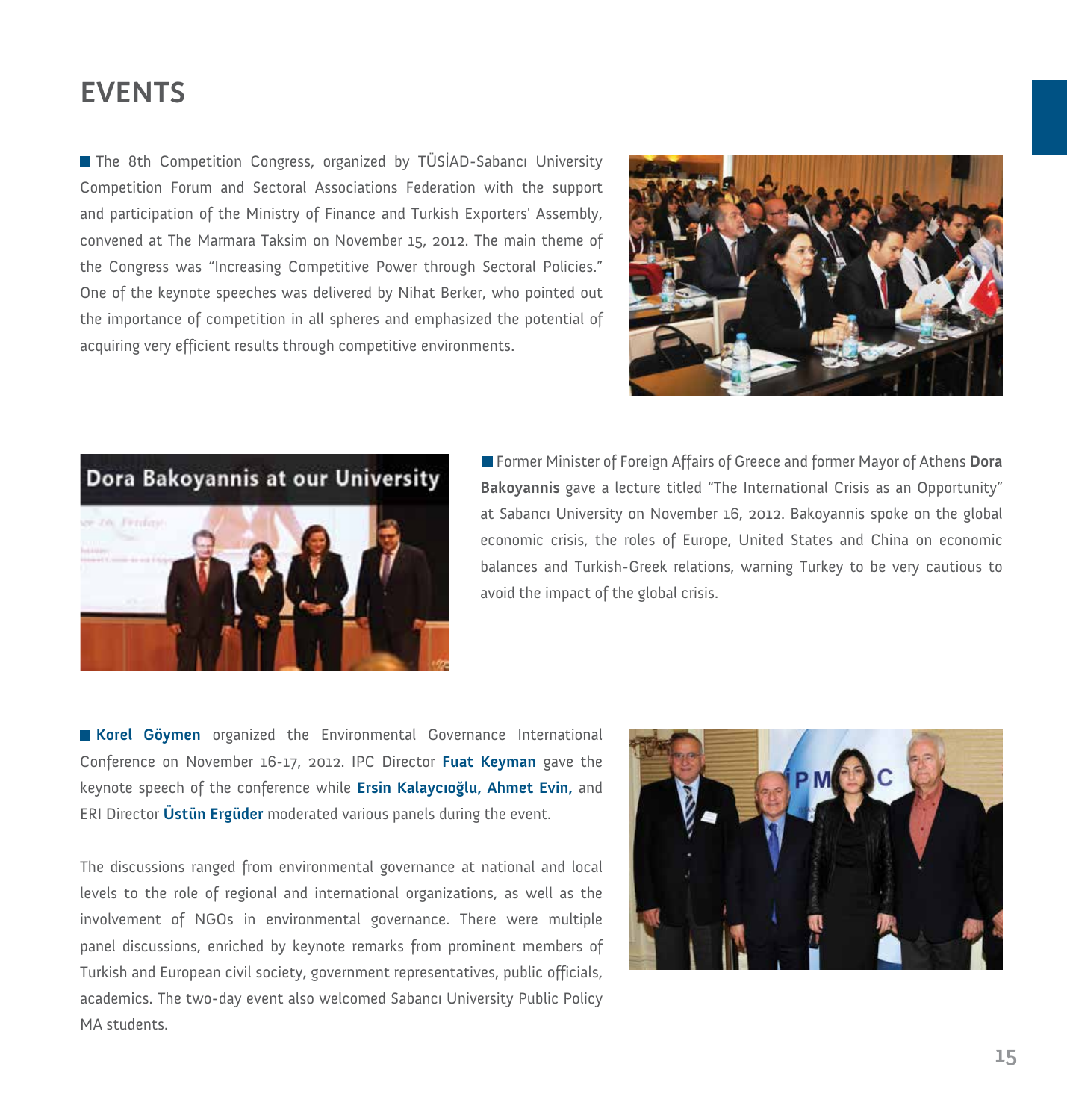**Bahri Yılmaz** organized the German-Turkish Round Table, funded by Robert Bosch Foundation and the German Institute for International and Security Affairs on November 22-23, 2012 in Istanbul.

45 experts from Turkey and Germany were brought together to discuss "China's Growing Clout in International Relations; Turkish and German Perceptions." Participants discussed economic relations of Germany and Turkey with China, China as a major topic in Turkey's and Germany's Foreign Policy, and China's policy in the Middle East and North Africa.The GTRT is an initiative that seeks to build bridges and promote dialogue between Germany and Turkey in areas of mutual international political and economic concerns.





Visual Arts and Visual Communication Design Program organized a seminar by **Deborah Cornell** from Boston University titled "Shifting Grounds: Stratagems of Meaning and Transformamtions in Contemporary Printmaking" on November 27, 2012 at FASS. Her exhibition "Stratagems, Biogems, and Games of Chance was held at FASS Art Gallery between November 27 - December 14, 2012.

The exhibition **"Between Imaginaries & Encounters: Young People from Diyarbakır and Muğla Speak"** was displayed between November 30 - December 29, 2012 at Matzo Factory.

Based on oral history interviews conducted since 2011 by a research team led by **Leyla Neyzi**, the research study consists of interviews conducted with 100 young people between the ages of 14-35 from different economic classes, ethnic identities, and different regions in Diyarbakır, Muğla and Berlin. The interviews consist of conversations which focus

on the ways young people remember their own and family past, their perceptions of the contemporary period, their life experiences, everyday lives and their views on current issues. This exhibition treats and processes the archive produced in the course of this research from a variety of standpoints. The exhibition zones in on young people's narratives concerning their own and their family's past, their attempts to understand and make sense of their lives and the era in which they came of age, migration and geographical mobility, the economic activities they initiate or are effected by, and their encounters and experiences.

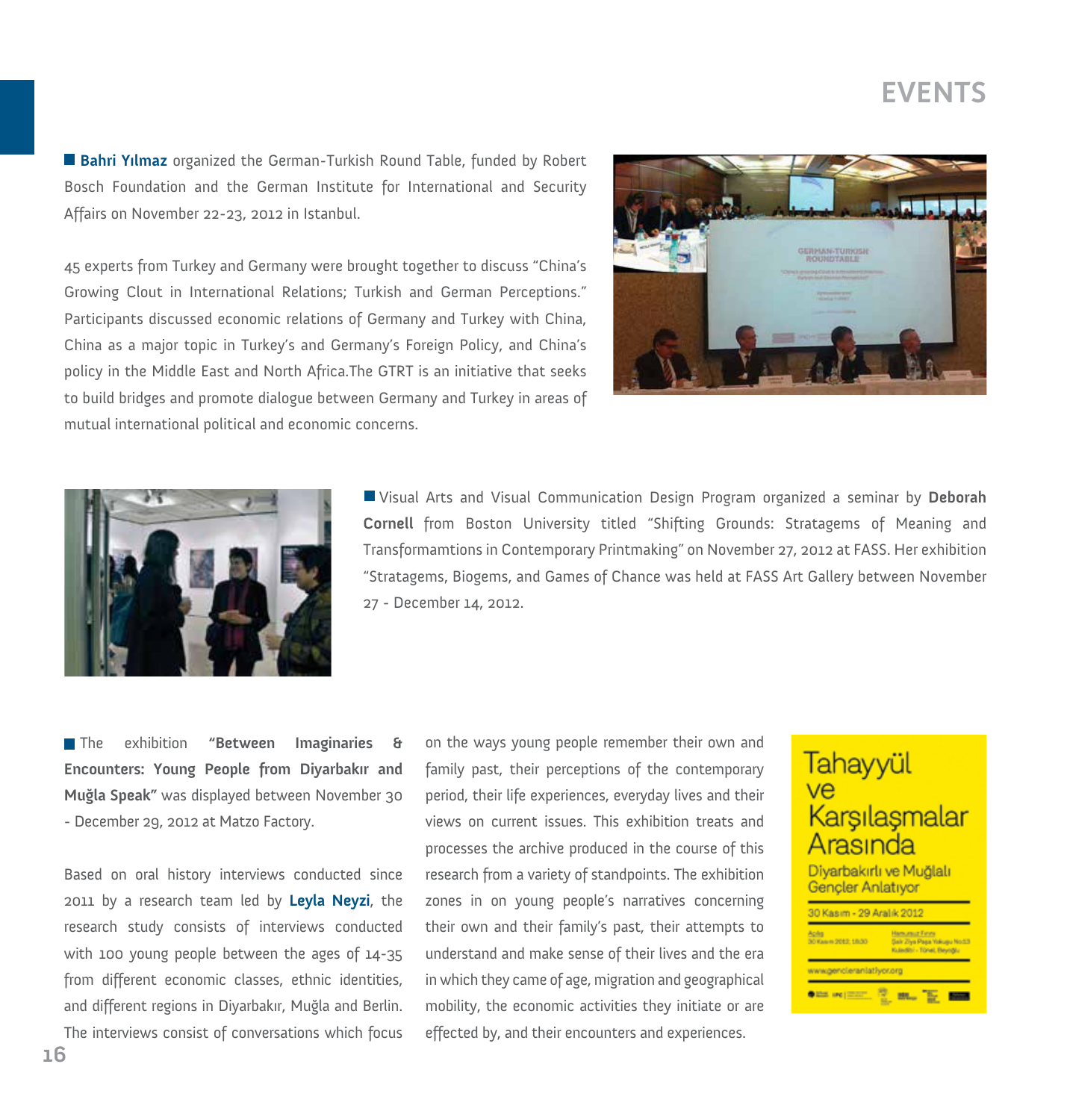**Gendered Memories of War and Political Violence Young Researchers' Conference,** organized in the framework of the Central European University – Sabancı University Joint Academic Initiative by **Ayşe Gül Altınay** (FASS), **Çiçek İlengiz** (Cultural Studies MA Student), Andrea Petö (CEU) and Borbala Klacsmann (CEU PhD Student) took place on December 7 – 8, 2012 in Budapest. The conference was preceded by the design and teaching of a course on gendered memories of war and political violence at CEU (by Andrea Petö) and SU (by Ayşe Gül Altınay) in Spring 2012, and an international conference on the same topic in May 2012 in Istanbul. Çiçek İlengiz and Borbala Klacsmann, after taking the course and participating in the May Conference, joined the organizing team for the Young Researchers Conference.



For the Young Researchers Conference, the Call for Papers was circulated in the summer and attracted more than 100 applications from 25 countries. 42 of these papers were selected for presentation at the conference held at CEU.



**E** FASS and Gender and Women's Studies Forum realized the third graduate student and award ceremony in memory of Dicle Koğacıoğlu on December 15, 2012, at Karaköy Minerva Han. The graduate conference was followed by the ceremony for the recipients of the award.

The first prize of **Dicle Koğacıoğlu Article Award 2012** was rewarded to Beril Türkoğlu from Middle East Technical University for her article "Fay Hattındaki Erkeklikler: Çalışma ve İşsizlik Ekseninde Erkekliğe Bakış" (Men on the Fault Line: An Overview of Manhood on the Axis of Employment and Unemployment). The second prize was awarded to Seher Kırbaş Canıkoğlu from Ankara University for her article titled "Feminist Bir Perspektifle Türk Ceza Kanunu'nda Cinsel Saldırı

Suçu" (Sexual Assault Crime in Turkish Criminal Law with a Feminist Perspective) and finally the third prize was awarded to Nacide Berber from Istanbul University for her article "Özel Sektörde Yönetici Kadınların Cinsiyet Kimliği ve Feminizm Algısı" (Gender Identity of Female Executives and Perception of Feminism in the Private Sector).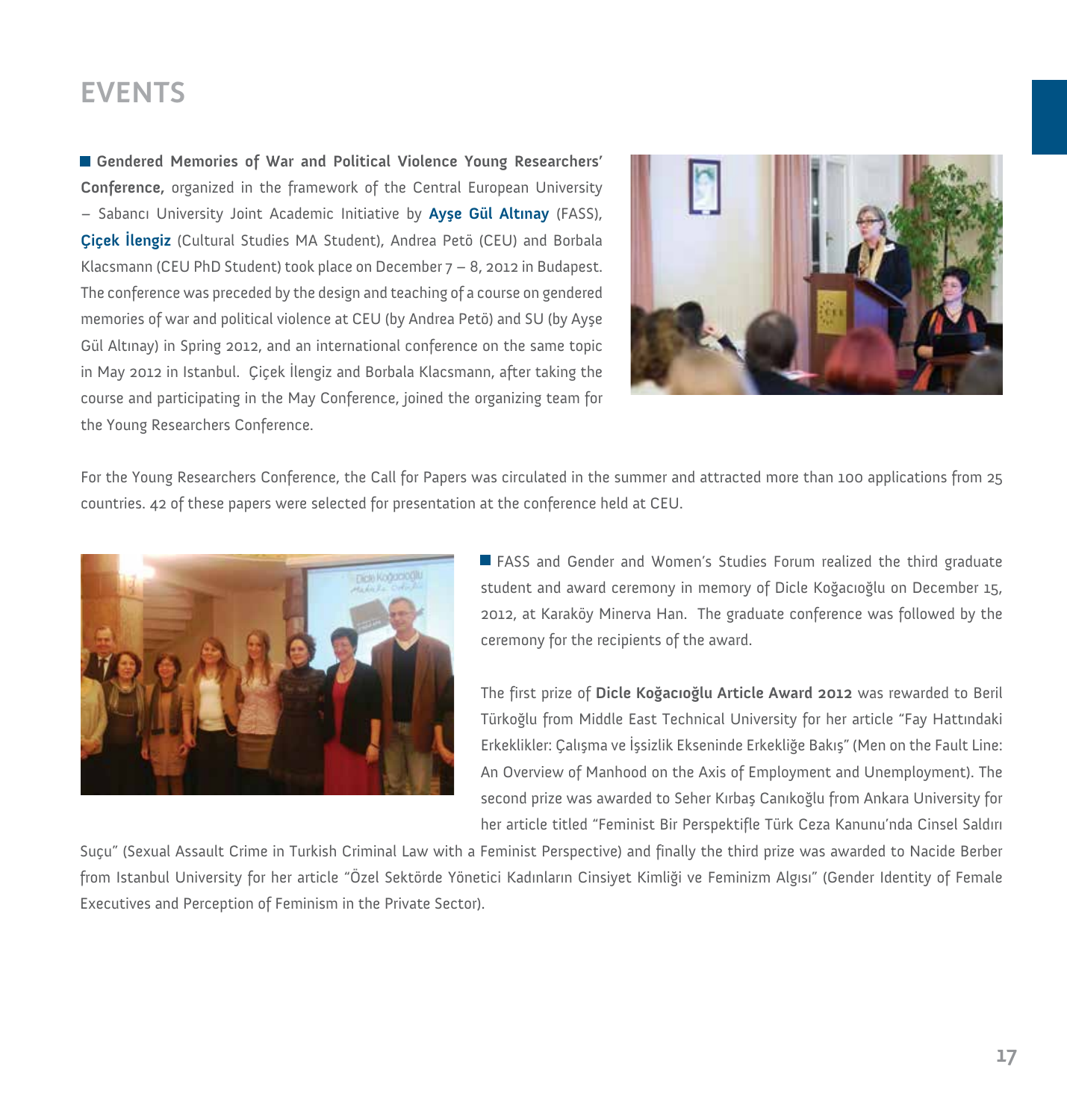

**Wieslaw Zaremba** organized and curated a group exhibition titled "**10 years later 9 artists from Gdansk**" at FASS Art Gallery on December 24, 2012.

All artists taking part in this exhibition graduated from the Gdansk Academy of Fine Arts and furthermore most of them work there as lecturers. The exhibition referred to a similar presentation which took place ten years ago. The artists are fully aware of the fact that the language of art more than other languages brings closer even the furthest parts of the world and arouse mutual interest. This presentation signifies the willingness to continue cooperation between our academies. **Artists:** Roman Gajewski, Zbigniew Gorlak, Daniel Kufel, Przemyslaw Lopacinski, Marek Model, Jacek Mydlarski, Krzyszlof Polkowski, Krzyszlof Wroblewski and **Wieslaw Zaremba**.

**Ontological Security and Conflict Resolution International Workshop** which was jointly sponsored by the Center for Globalization and Democratic Governance and College of Administrative Sciences and Economics at Koç University and Sabancı University was held at Koç University on January 25-26, 2013.



**"Ghost in a Shell",** organized by **Alex Wong** and curated by Charmaine Toh and Ryan Chua, was held at FASS Art Gallery between March 6-22, 2013. In the Japanese anime Ghost in the Shell, from which this exhibition took its name, the protagonist is a cyborg who discovers the ghost of a human spirit within a cybernetic body. So too, in this exhibition, four Singaporean artists used new media to approach and grapple with this need to seek their ghost in the shell. **Artists:** Jason Wee, Genevieve Chua, Deanna Ng and Ric Aw.

On March18, 2013, the Consul General of Malta in Istanbul, **Reuben Gauci** gave a lecture on Malta at Sabancı University. During the lecture, the Consul General spoke about Malta's history, language and demography.

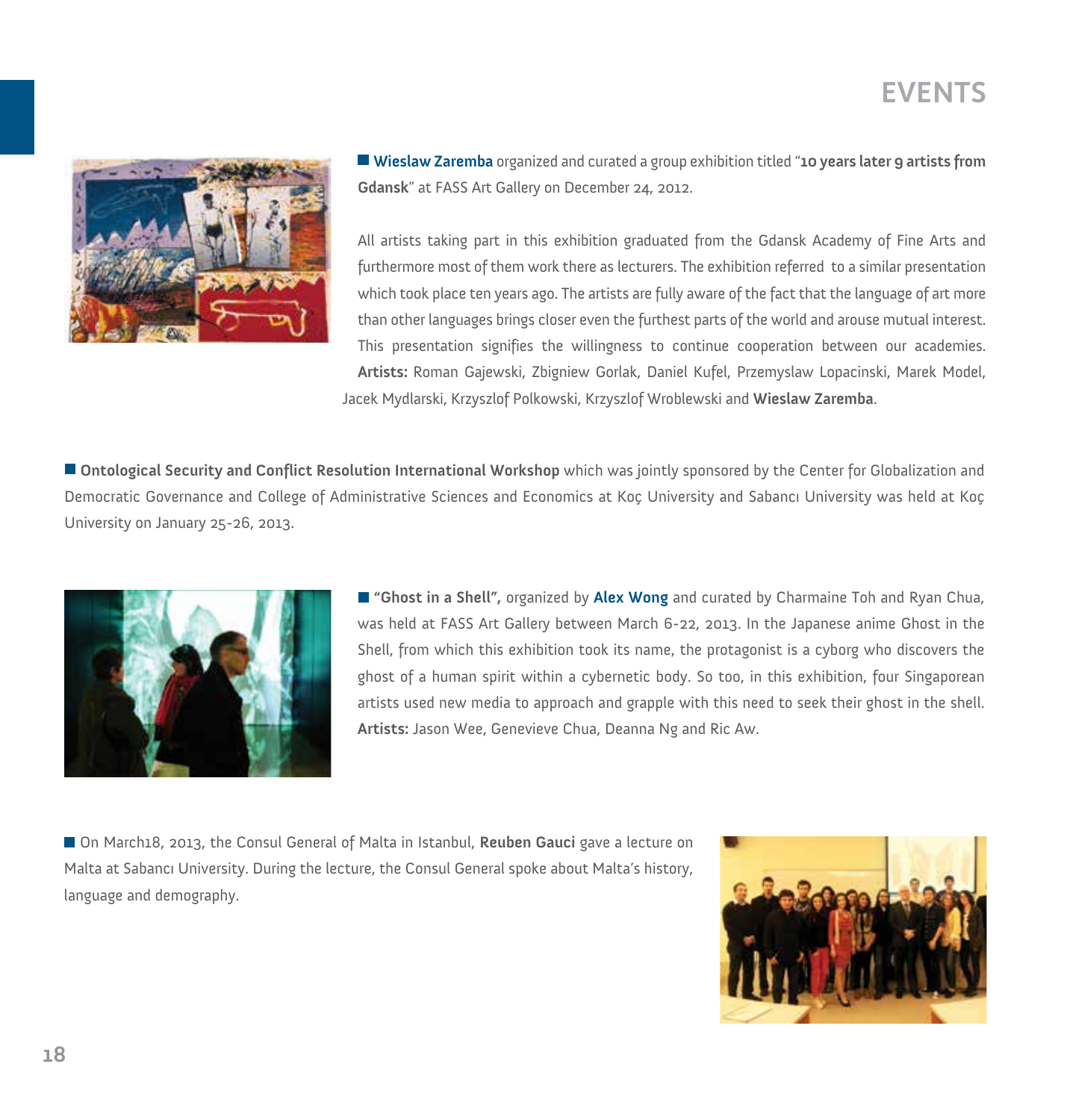**The likeminds: German-Turkish Junior Expert Initiative** brought together binational experts under the title "Trading potentials: Shaping economic life and connecting cultures." The first meeting of the Turkish team took place between March 22 - 24, 2013 in Istanbul.

Supported financially by the Robert Bosch Stiftung, the program is a result of the partnership of the Istanbul Policy Center and the European Academy in Berlin. The program is organized by **Bahri Yılmaz.**



**Gerd Gigerenzer**, Director of the Center for Adaptive Behavior and Cognition at the Max Planck Institute for Human Development in Berlin, former Professor of Psychology at the University of Chicago and author of Gut Feelings, visited FASS in the scope of Psychology Public Lecture Series and gave a public lecture titled "Decision Making Under Risk and Uncertainty" on March 25, 2013.

At our KASA Gallery, we showcased several exhibitions during September 2012 – March 2013.

**Homework: "Make My Day",** November 9 - December 14, 2012.

In 2012, Sabancı University Kasa Gallery, in collaboration with FACT (Foundation for Art and Creative Technology), the Leonardo Electronic Almanac, Goldsmiths, University of London, University of Westminster, and the MA in Media Studies at The New School initiated an annual residency program for young artists from Turkey. Kasa Gallery has received many applications from Turkish artists for its residency program for summer 2012. After a careful review, **Batu Bozoğlu** (VACD MA 2010) with his project Homework: "Make My Day" was selected as the winner. Homework: "Make My Day" is about the artist's disobedience and responses to the gallery's interference with the artist's creative processes.

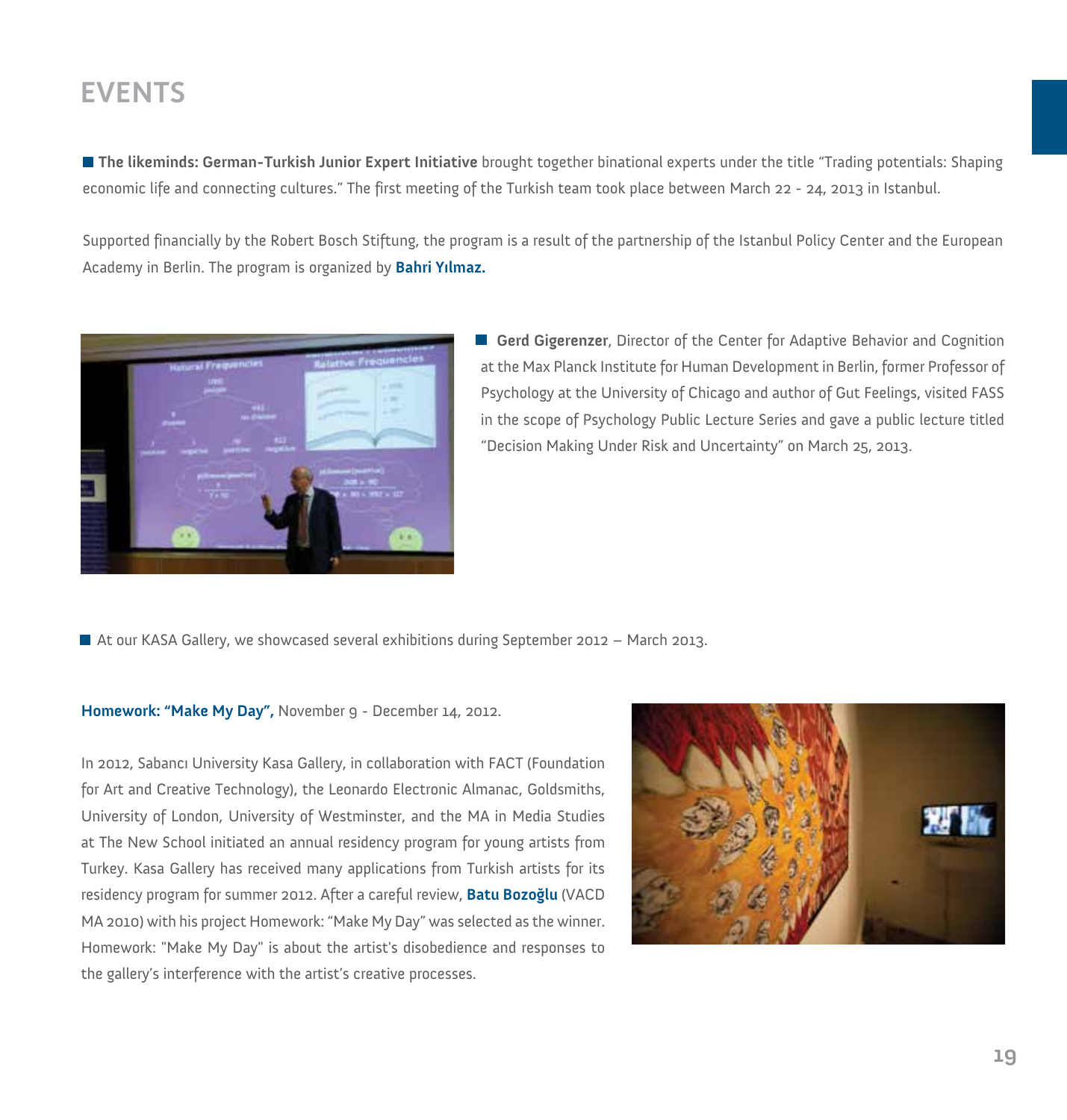**Fragments That Remain: Transmediating Charles Csuri's Random War**, December 1 - December 31, 2012, on Leonardo Electronic Almanac and Kasa Gallery Digital Media Exhibition Platform.

The main feature of this exhibition was the world premiere of a new transmediated version of digital pioneer Charles Csuri's celebrated work Random War (1967). Arguably one of the most important works of the twentieth century, Random War stands at the convergence of Csuri's formative computer art practice and the social upheaval centred upon the Vietnam War in the late 1960s. Executed using a main frame computer, pressing keys, punch cards and drum plotters, Csuri's drawing



captures the chaos of the battlefield by using a random number generator to locate the iconic motif of the "little green army man" on the printed page.



#### **The Market Will Save The World,** January 25 - March 8, 2013

The Market Will Save the World presented a survey of **Bill Balaskas'** practice that spans from the analysis of the economic crisis in Greece to the artist's latest work, Monopoly (2013), a site-specific installation for Kasa Gallery. The exhibition at Kasa Gallery followed Bill Balaskas' intervention on the facade of the Royal College of Art in London, one of the most renowned art schools in the world. In this unique and historical public location, next to the Royal Albert Hall, a 23-meter high banner covered the facade of the Royal College of Art, featuring the phrase "The market will save us." This exhibition was supported by Sabancı University, the Royal College of Art and Kalfayan Galleries (Athens - Thessaloniki).

**The Vision of the Market,** January 25 - March 8, 2013 at the Museum of Contemporary Cuts in collaboration with Kasa Gallery.

Is it possible to understand what is the image that the Market has of the world? And what is the image that we consume every day? What is the image that the Market portrays of itself, the world, and us? The Vision of the Market presented images, video, and text by the artist every day on MoCC from January 25 to March 8, 2013. The images were then collated and archived online. The exhibition is part of a series of international events that see **Balaskas'** artworks and art interventions develop between London and Istanbul – London, the traditional and historical site of financial markets and Istanbul, the financial centre of a new emerging market, rapidly rising in the global economic landscape.

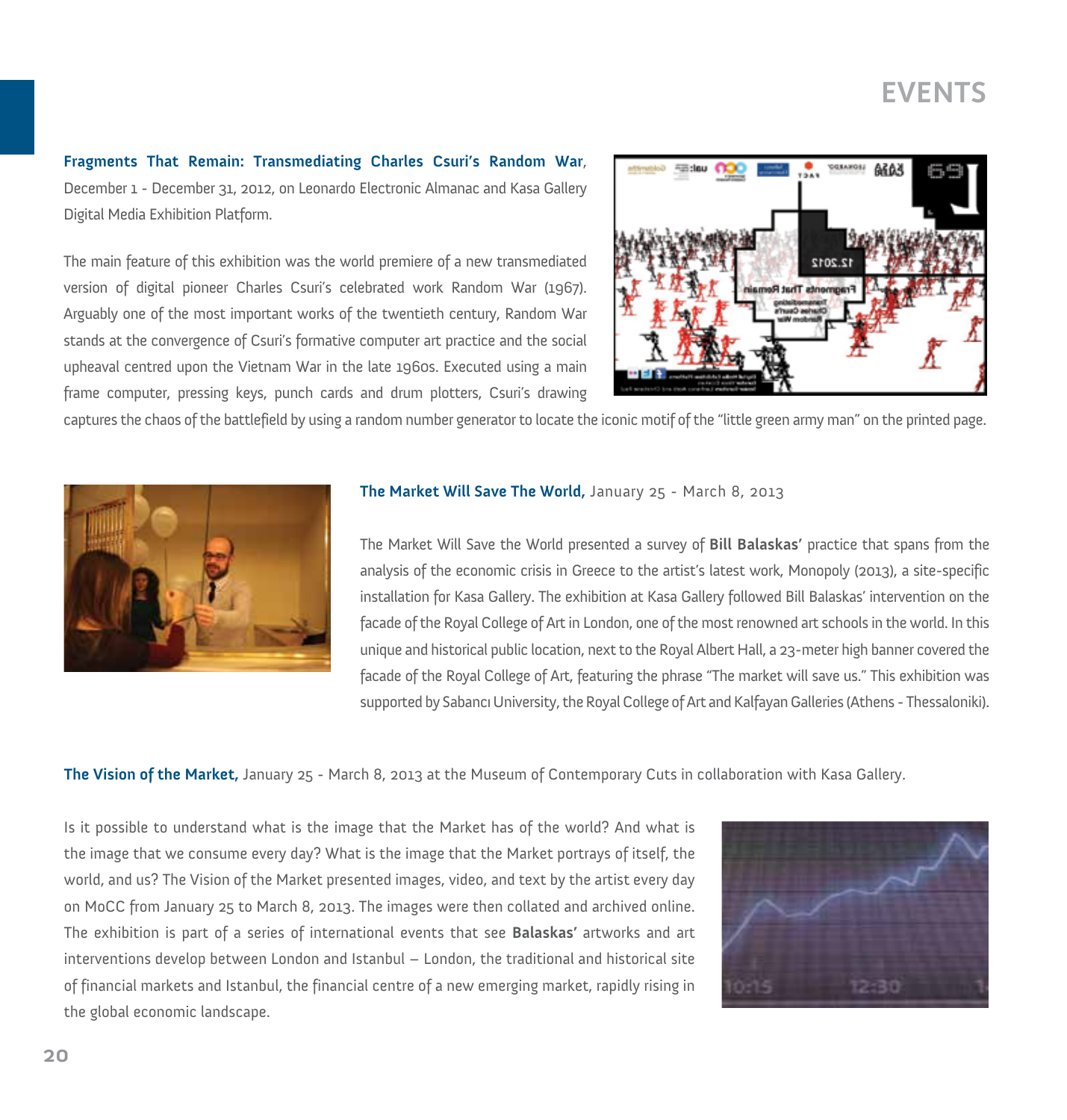

#### **Body of Evidence,** March 21 - April 20, 2013

Body of Evidence is an exhibition by British artist **Tom Corby**, realized in collaboration with Gavin Baily. The exhibition initiates a series of new artworks and installations designed to blur the boundaries between medicine, data, documentation, economics, and art. Conceived as a complex autoportrait of the body undergoing advanced treatment for cancer, the exhibition serves as the primary site where the possibilities, visibilities and public manifestations of the body at its most vulnerable are tested to their limits.

**No Detectable Level (Art, Data, Economics and Health),** by **Tom Corby** (in collaboration with Gavin Baily) between March 21 - April 20, 2013, at the Museum of Contemporary Cuts in collaboration with Kasa Gallery.

Bodies in pain, bodies undergoing change and bodies that malfunction produce huge amounts of medical data which connect to other systems (medical, financial, bio systemic and affective). No Detectable Level (Art, Data, Economics and Health) presents a series of artistic responses based on the concept that the information flow between these systems produces complex ecologies of matter and information that evidence the ridiculous normative distinctions between matter and virtuality.

The exhibition is produced in collaboration with Goldsmiths College, Sabancı University, Kasa Gallery, the University of Westminster and International Association for Visual Culture.

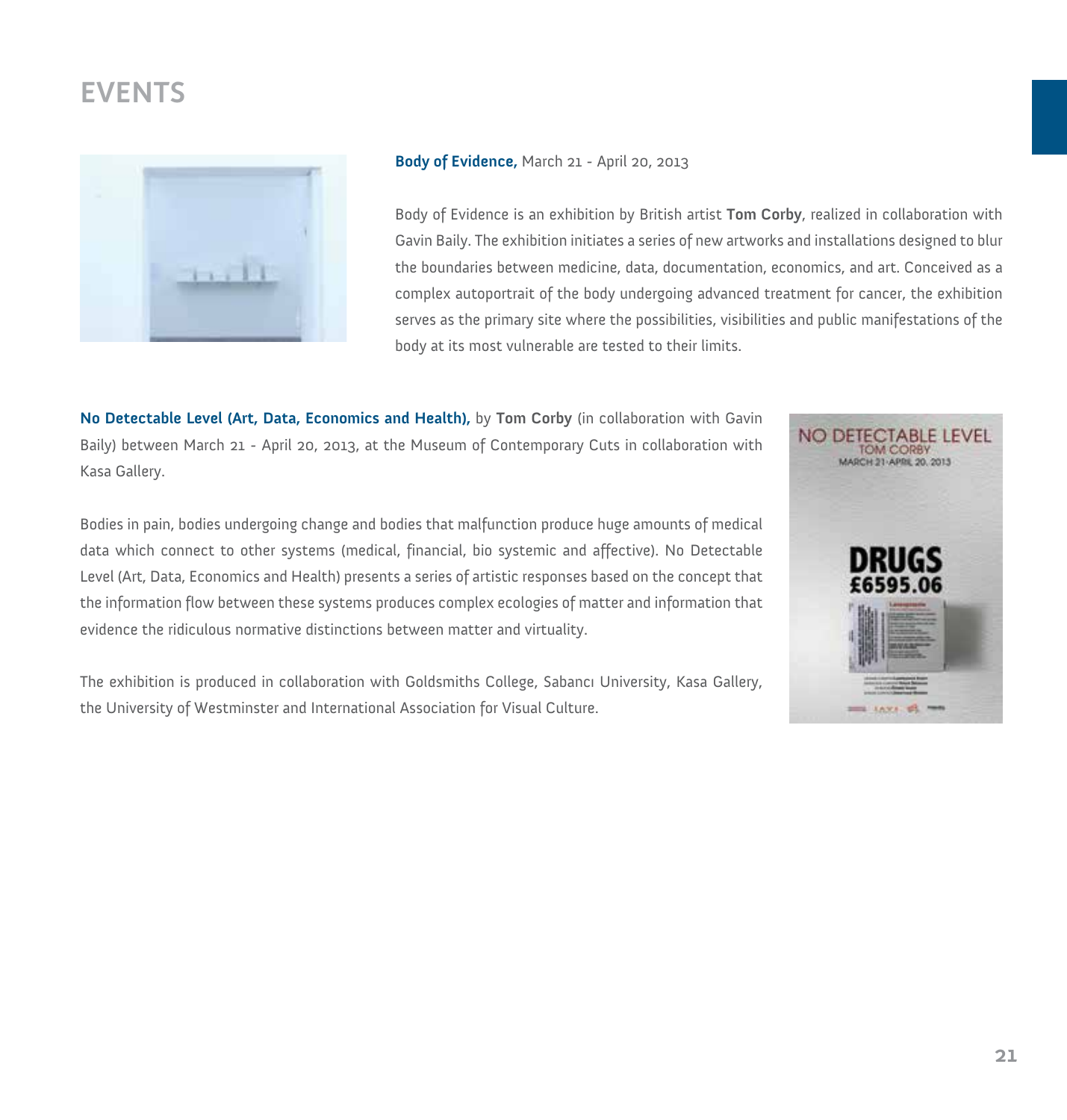#### **Student News and Publications**

Economics graduate (BA 2012) **Sevgi Şairoğlu** was one of the three students to win a global civics competition (by United Nations and the Open Society Institute). She went to New York and Washington DC to meet with the board of the Brookings Institute and the United Nations Secretary General Ban Ki-Moon. The peace day ceremony was held at the Rose Garden on September 21, 2012. The theme of the 2012 observance was "Sustainable Peace for a Sustainable Future". After the peace day event Sevgi and the other two winners were hosted in the Secretary General's office and had the chance to meet the UN Secretary General Ban Ki-moon. The meeting lasted about 20 minutes during which each student was able to introduce herself/himself and ask a question. After meeting the Secretary-General, the three students were invited to have lunch with Ban Ki-Moon, senior managers of the UN and the UN Peace Ambassadors.

The Brookings Institution in Washington DC and United Nations Academic Impact UNAI launched the global contest, inviting students around the world to imagine a speech that would be made by the Secretary-General at the opening of the next session of the General Assembly. The contest aimed to encourage interested students and future leaders with the opportunity to demonstrate innovative thinking on responsibilities and rights involved in solving global problems together in a shared culture of intellectual social responsibility.





I Feel I am Eating Memories The Boundary Between

VACD MA student **Didem Erk**'s book "I feel I am eating memories" was published by Lambert Academic Publishing in February 2013.

Cultural Studies MA alumni**Adile Aslan**'s article "The Role of the Intellectual in Contemporary Turkish Women's Narratives" was published in Comparative Literature and Culture (vol.14, issue no.1, 2012), an ISI journal indexed by the Arts and Humanities Citation Index (AHCI)

**Ezgi Uzun**'s article with Meltem Müftüler-Baç and Halit Mustafa Tağma titled "NATO, Turkey, and the Missile Defense System: A Utilitarian and Path Dependent Explanation of an Entrenching Alliance" was published in Uluslararası İlişkiler Dergisi (Vol.11, 2013) an indexed journal by SSCI.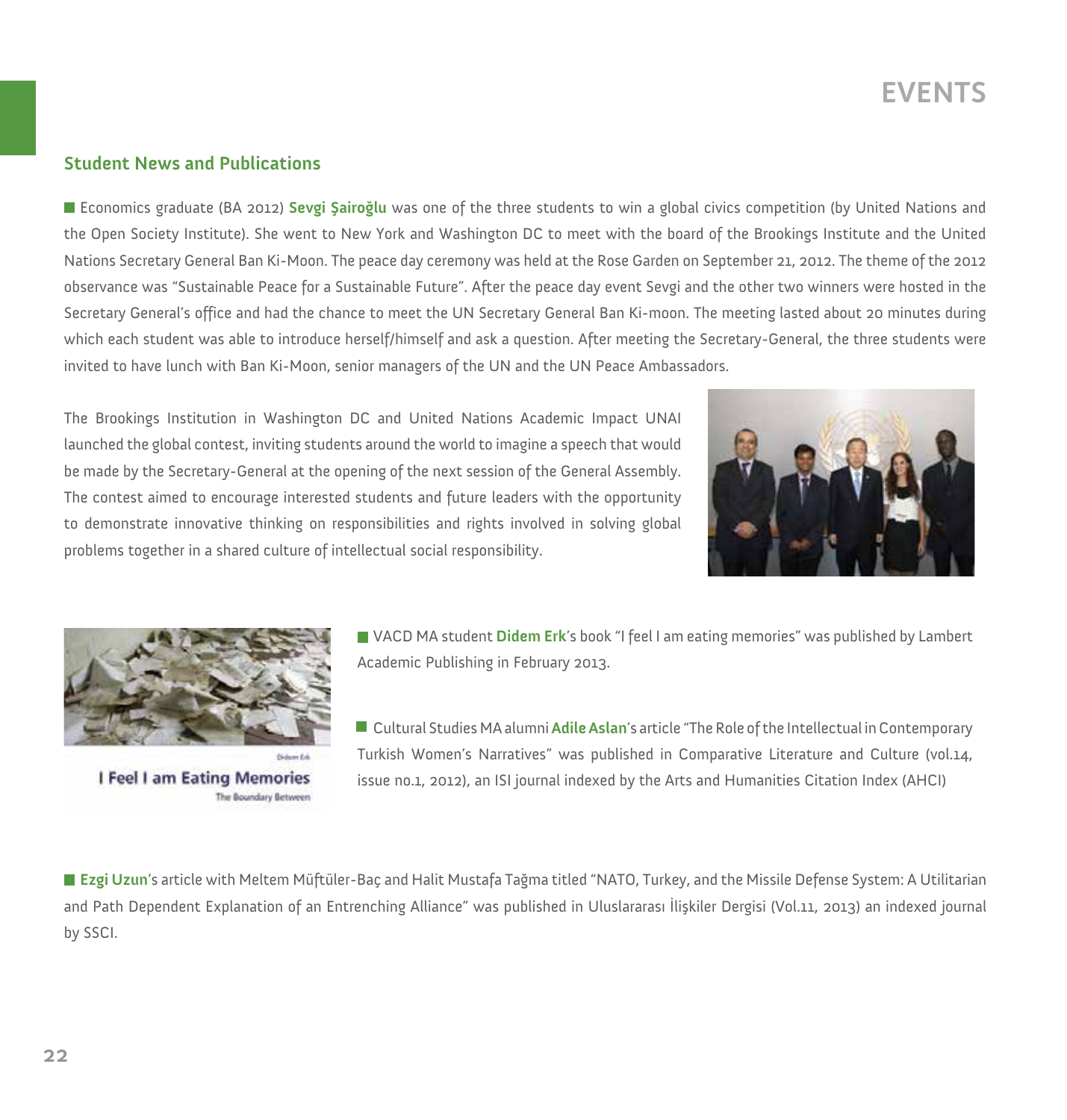### **PhD Dissertation**

**Eda Kuşku Sönmez**, PhD in Political Science, dissertation title: "An Empirical Study of Lobbying Success in the Context of Turkey's Accession Negotiations with the European Union", supervised by Meltem Müftüler Baç.

### **Conference Participation**

POLS PhD student **Aybars Görgülü** presented his paper "The EU and Turkey in the South Caucasus: competing for influence?" at the Sixth Pan-European Conference on EU Politics organized by European Consortium for Political Research held at Tampere University in Finland on 13-15 September 2012.

Cultural Studies MA student **Pelin Tünaydın** presented her paper "Pawing through the Abolition of Bear Dancing: An Ethnographic Exploration" at the Non-Human in Social Science III: Past Trajectories Future Prospects Conference held at Charles University in Prague on November 17-18, 2012.

Turkish Studies MA student **Emre Eren Korkmaz** attended The Future and Praxis of Decent Work Conference organized by the Kassel University International Center for Development on February 14-15, 2013. He presented his paper entitled "Globalization, Global Labor Movement and Transnational Solidarity Campaigns: Analysis of Three Campaigns from Turkey" at the conference.

VACVD program faculty members **Elif Ayiter**, **Onur Yazıcıgil** and MA students **Cem Sina Çetin** and **Doruk Türkmen** presented a co-authored paper titled "Deconstruction, Legibility and Space: Four Experimental Typographic Practices" at the Di-Egy Fest 0.1 conference which was held at German University at Cairo on March 31 - April 2, 2013.

| <b>STORE Guten born</b>                                   |
|-----------------------------------------------------------|
| Deconstruction, Legibility and Space:                     |
| Four Experimental Typographic Practices                   |
|                                                           |
|                                                           |
|                                                           |
| Eld Aystor, Oner Tassengil, Sino Com Cetin, Deruk Tarkmen |
|                                                           |
|                                                           |
|                                                           |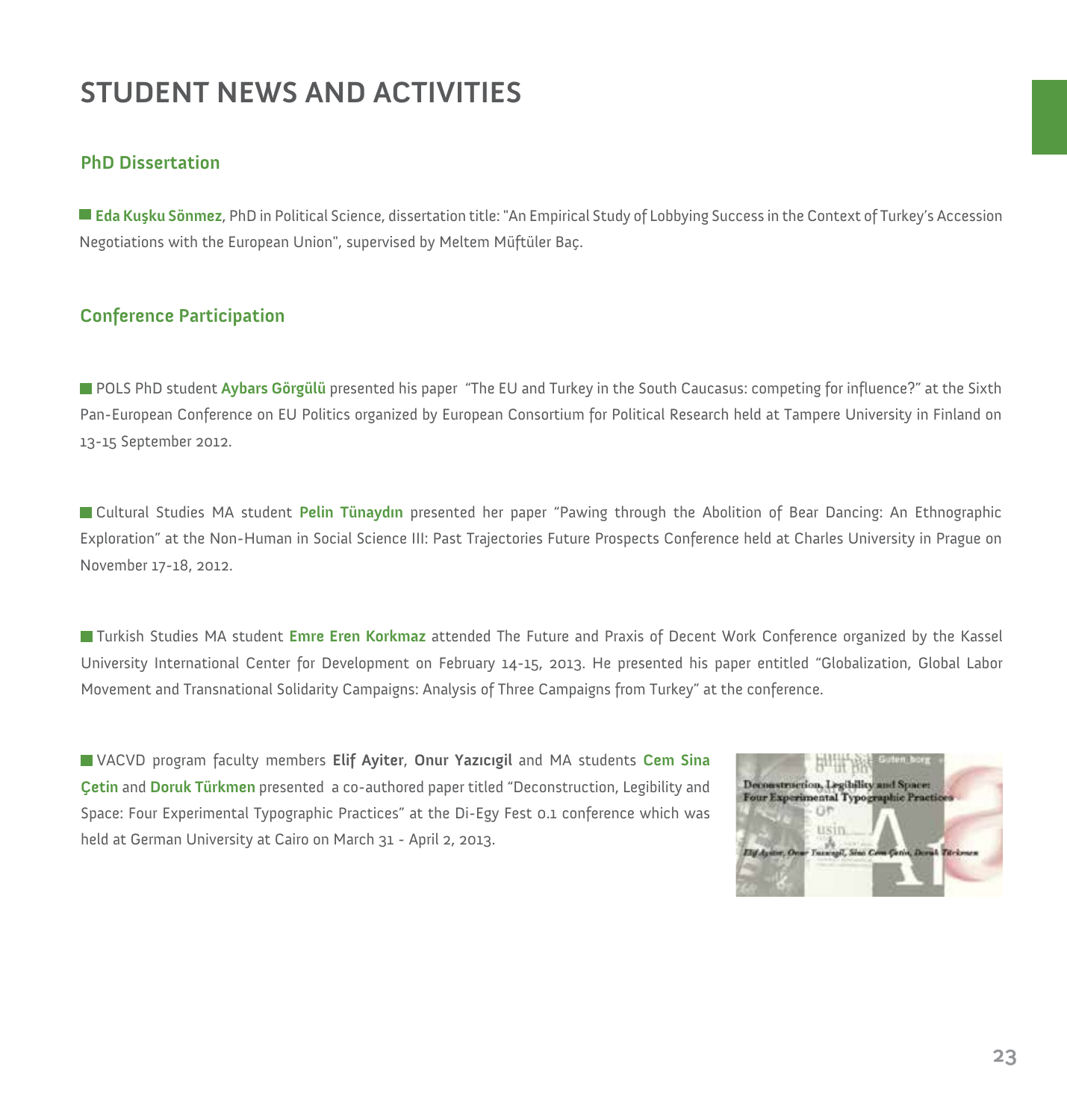## **Student and Alumni Exhibitions**

**"From Sketch to Painting"** student exhibition, on display during September 2012, was a compilation of the works by VACD students from VA 204 Visual Language and VA 324 Advanced Drawing courses. Students created their compositions from their memories and dreams, prepared their various types of paints and improved their drawing skills by observing live models and real textures.





VACD (MA 2008) graduate **Hasan Salih Ay** participated the World Event Young Artists (WEYA), the first of its kind, in Nottingham between September 7-16, 2012.

This global event showcased a selection of the best international creative talent, across a spectrum of art forms, in one city, providing an opportunity for 1000 artists from 100 nations to join together and share their creativity on an international platform.

Hasan Salih Ay was selected by an international committee of BJCEM (Biennale des jeunes créateurs de l'Europe et de la Méditerranée) partners coorperated with Sabancı University, under the title "Disorder", the concept that defines BJCEM participation to WEYA.

**VA 328 / 329 Photography Works Exhibition put** on display selected student works of VA 328 / 329 course between October 12 - 30, 2012 at FASS Art Gallery.

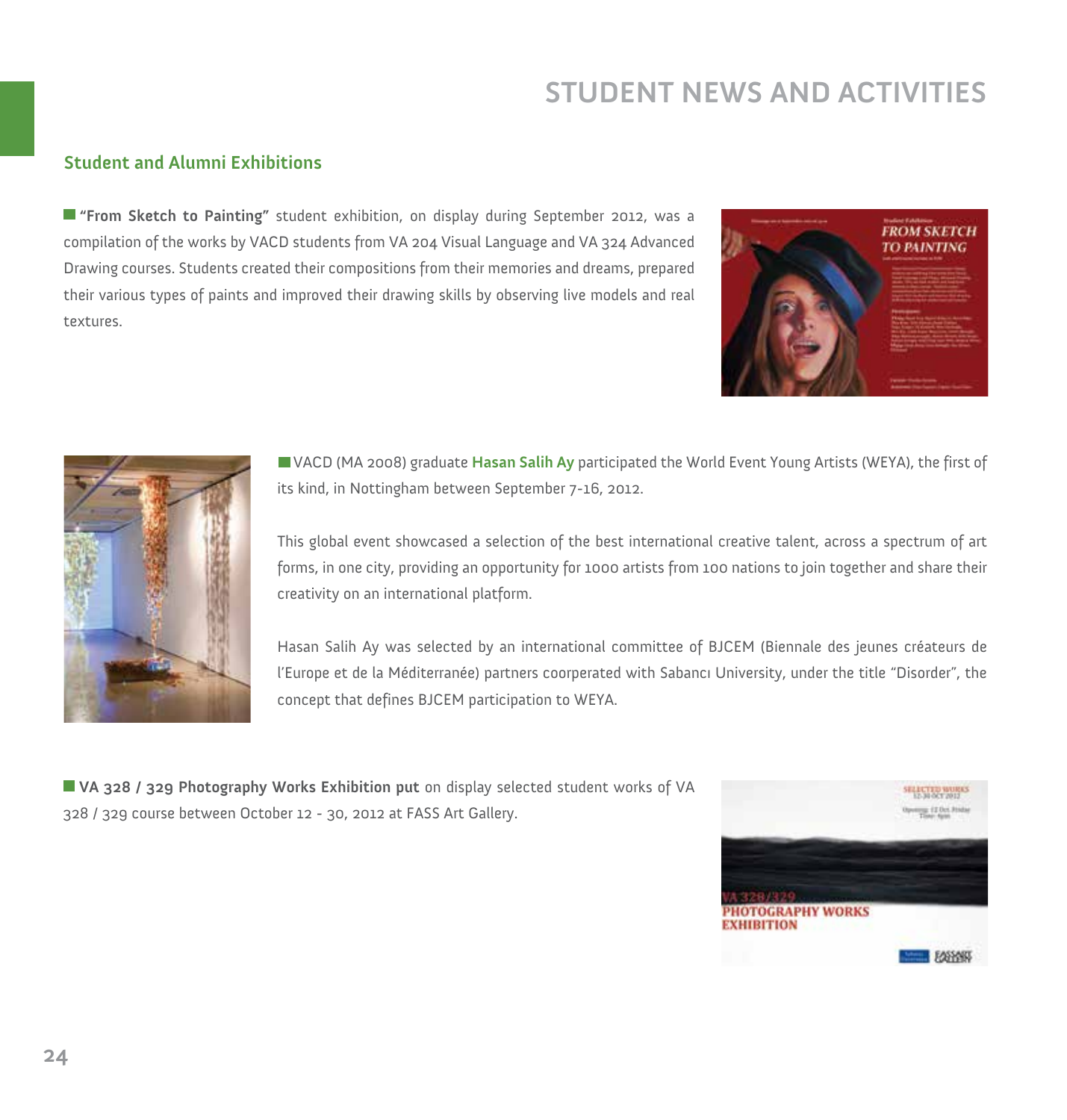VACD (MA 2010) graduate **Batu Bozoğlu**'s solo exhibition "Homework: "Make My Day", was displayed at Kasa Gallery between November 9 – December 14, 2012.





VACD (MA 2012) **Korhan Karaoysal**'s solo exhibition "deus ex machina" was displayed at American Hospital Art Gallery between November 23 - December 30, 2012.

VACD graduate student **Çağlar Çetin** exhibited his artwork titled "A Small Picture" in Through the Roadblocks exhibition between November 24 - December 16 in Limassol, Cyprus. The exhibition was coorganised by NeMe and the Cyprus Ministry of Education and Culture in collaboration with Evagoras Lanitis Cultural Centre. Çağlar Çetin also presented a paper in the conference, Through The Roadblocks: Realities in Raw Motion.

**Sena Arcak** (VACD MA 2010), **Elif Süsler** (VACD MA 2009), and **Hande Varsat** (VACD BA 2005), group exhibition, "Clothing", Gallery Apel, January 19 - February 23, 2013.

'Clothing', as a distinctive factor between human beings and other living creatures, is used for different purposes. Instead of garments to protect one from physical living conditions, clothing is often determined by indications of social status. Gaining prestige, practicing religious rituals and cultural traditions have become primary reasons of clothing. After all, the importance of appearance results in interventions. At first, it may seem as an intervention to clothing but in process of time, transformation of clothing causes intervention to private life. Gallery Apel tries to highlight this intervention issue through "clothing" exhibition by creating a new kind of intervention to the situation.

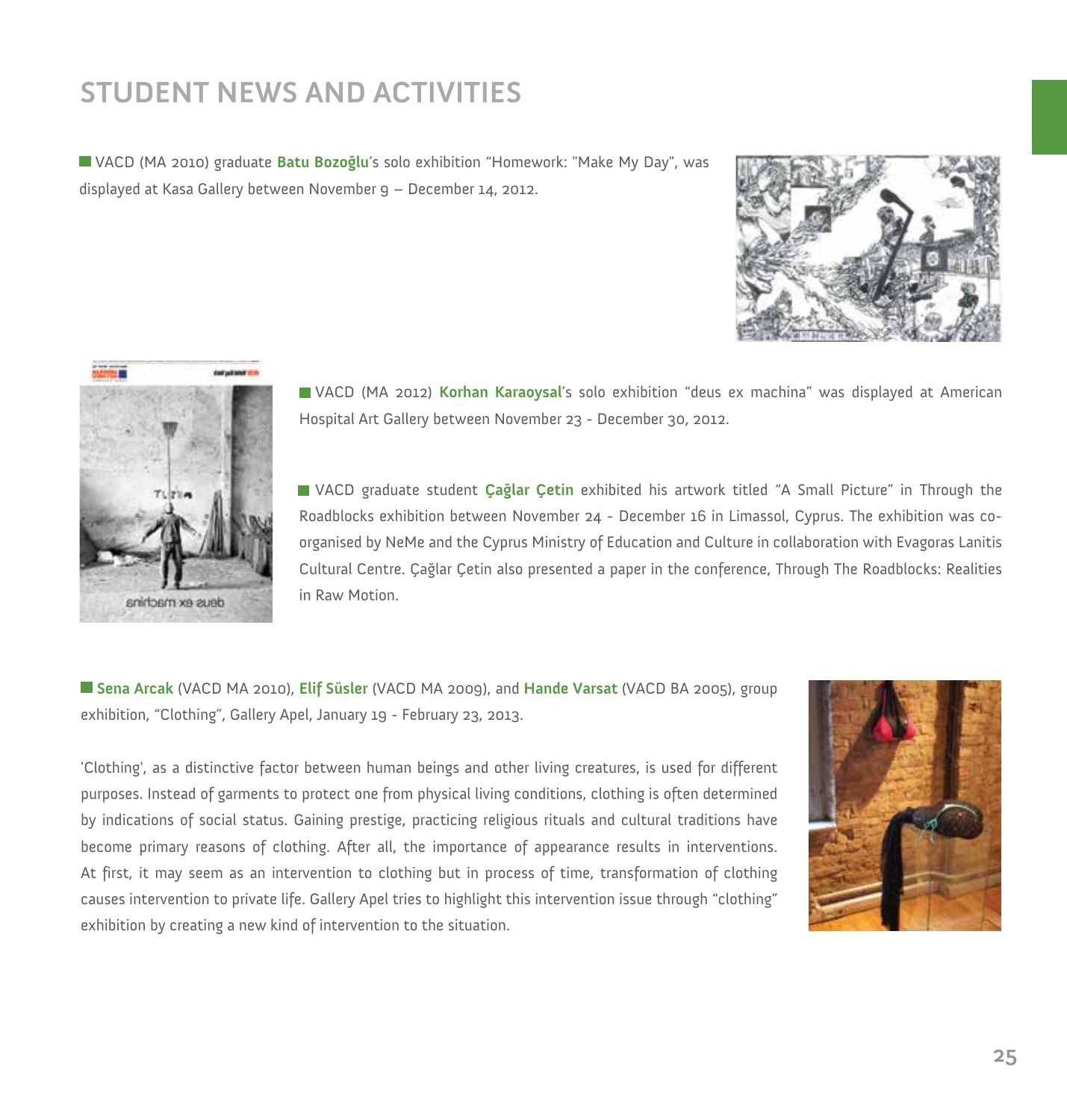VACD MA student **Serkan Taycan'**s solo exhibition titled "Shell" was displayed at Elipsis Gallery on December 20 - January 19, 2013. In this series Serkan examined the rapid and constant change of Istanbul throughout the periphery of the city.



**Berke Soyuer** (VACD MA 2011) and **Elif Süsler** (VACD MA 2009) participated in a group exhibition curated by **Elif Gül Tirben** (VACD MA 2010). "Laboratory of Life" was displayed at Sanatorium, between January 31 - March 2, 2013.

The exhibition Laboratory of Life consists of a series of visual experiments that consciously disrupt the reality presented by positive sciences and/or the feelings of familiarity in our perception of the environment. The topics of these experiments resemble those of the scientific field, researching the wonderful possibilities of life through visual representations, suggesting thinking of life as an entity independent of all categories and scientific processes.

Curated by **Alex Wong** and **Selçuk Artut**, works of 37 VACD students were displayed at SPARKS - Digital Media Student Exhibition at FASS Art Gallery between February 13- 28, 2013.

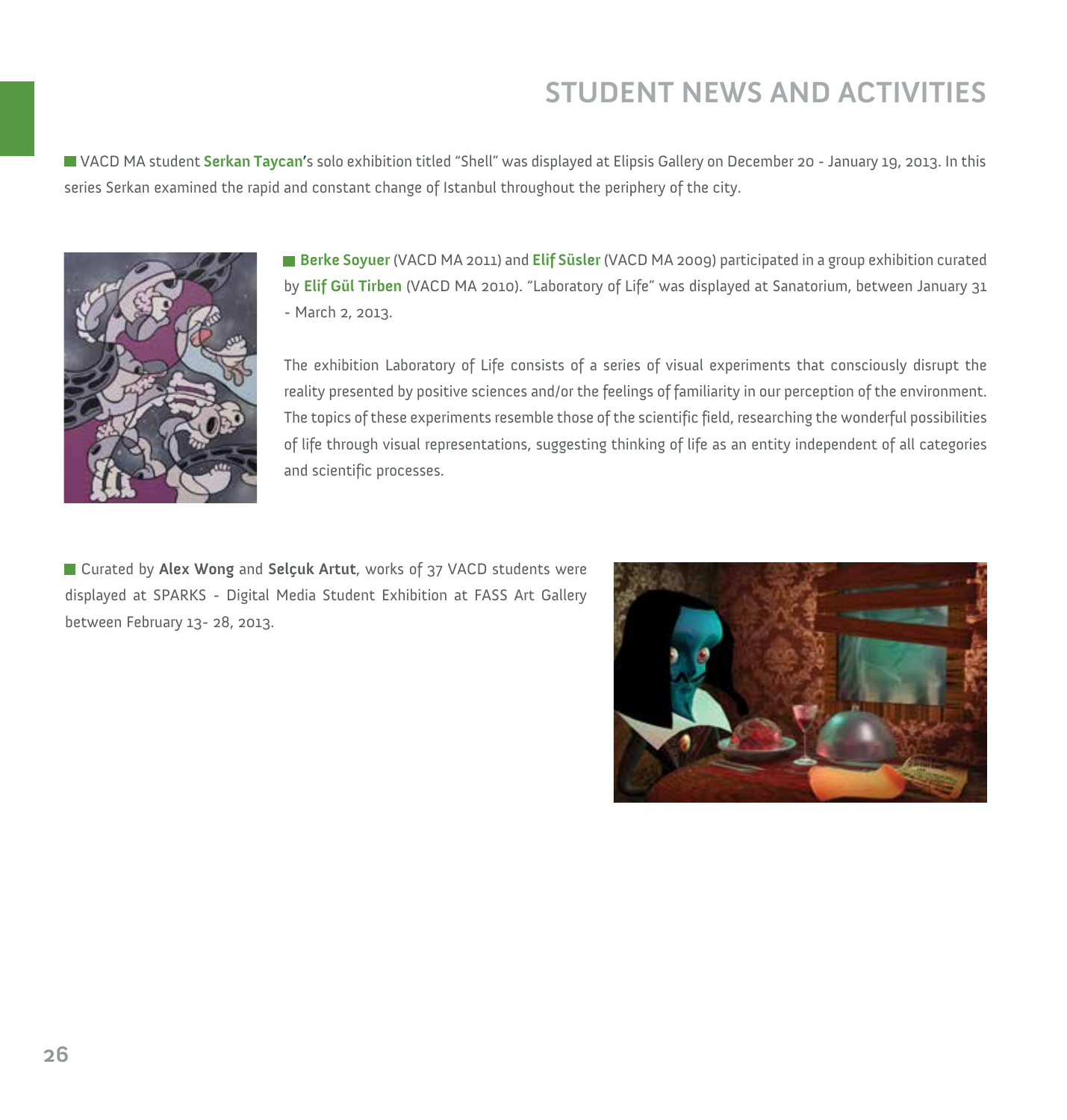